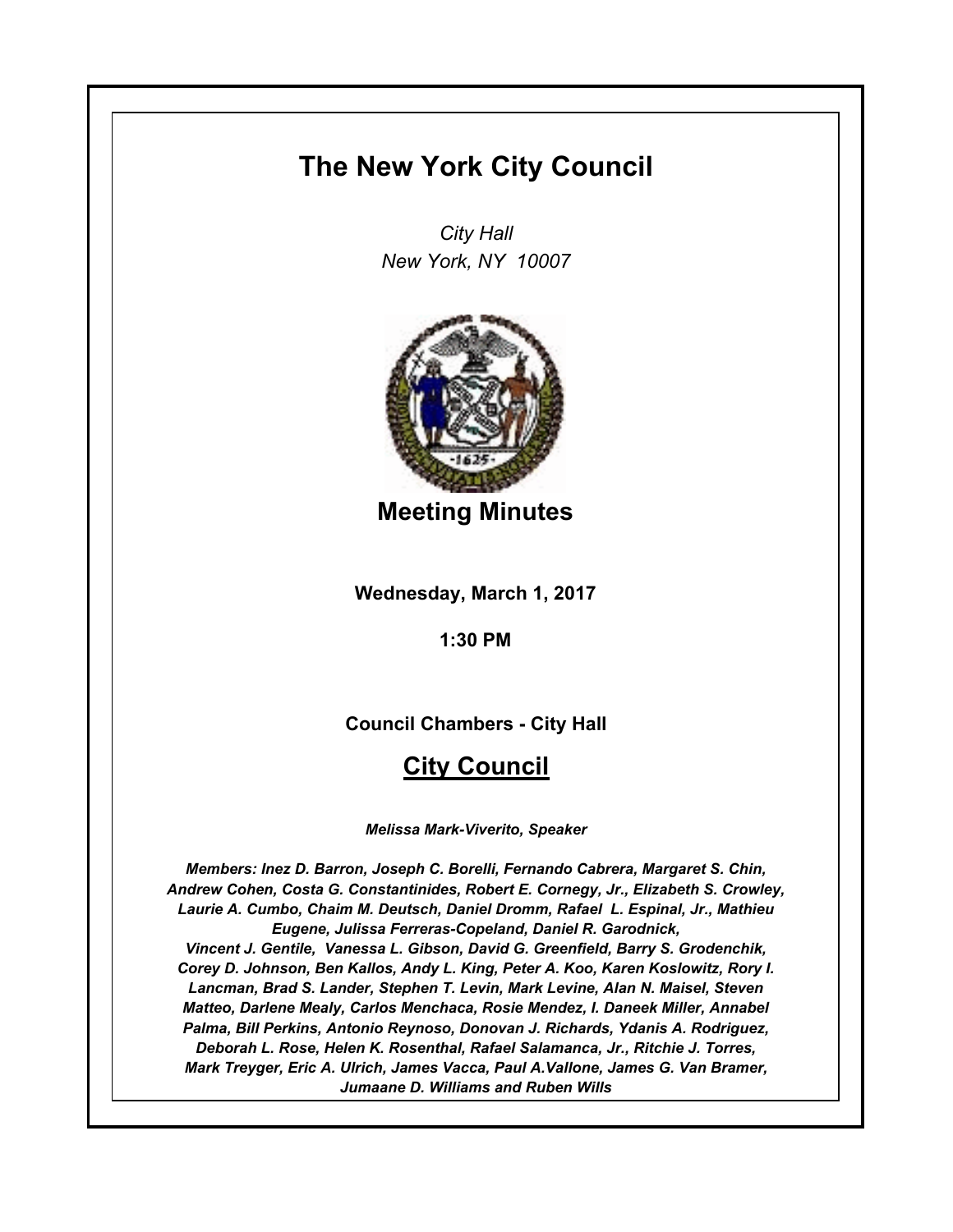*The Public Advocate (Ms. James)*

1. Roll Call

Present: Speaker Mark-Viverito, Barron, Borelli, Cabrera, Chin, Cohen, Constantinides, Cornegy Jr., Crowley, Cumbo, Deutsch, Dromm, Espinal Jr., Eugene, Ferreras-Copeland, Garodnick, Gentile, Gibson, Greenfield, Grodenchik, Johnson, Kallos, King, Koo, Koslowitz, Lancman, Lander, Levine, Maisel, Matteo, Menchaca, Mendez, Miller, Palma, Perkins, Reynoso, Richards, Rodriguez, Rose, Rosenthal, Salamanca Jr., Torres, Treyger, Ulrich, Vacca, Vallone, Van Bramer and Williams

#### **Absent:** Mealy

**Paternity:** Levin

#### **Medical:** Wills

*The presence of a quorum was announced by The Public Advocate (Ms. James).*

*There were 48 Council Members marked present at this Stated Meeting following the ceremonial swearing-in of Council Member Bill Perkins during the Communication from City, County & Borough Offices segment of this Meeting.*

# 2. Invocation

*The Invocation was delivered by Council Member Rev. Fernando Cabrera on behalf of Rev. Patricia Malcolm, Interim Chair of CUSH (Churches United to Save & Heal) 711 East 78th Street, Brooklyn, N.Y. 11236.*

*On behalf of Council Member Maisel, the Public Advocate (Ms. James) moved to spread the Invocation in full upon the Record.*

# 3. Adoption of Minutes

*On behalf of Council Member Van Bramer, the Public Advocate (Ms. James) moved that the Minutes of the Stated Meeting of January 18, 2017 be adopted as printed.*

4. Messages & Papers from the Mayor

*None*

5. Communications from City, County & Borough Offices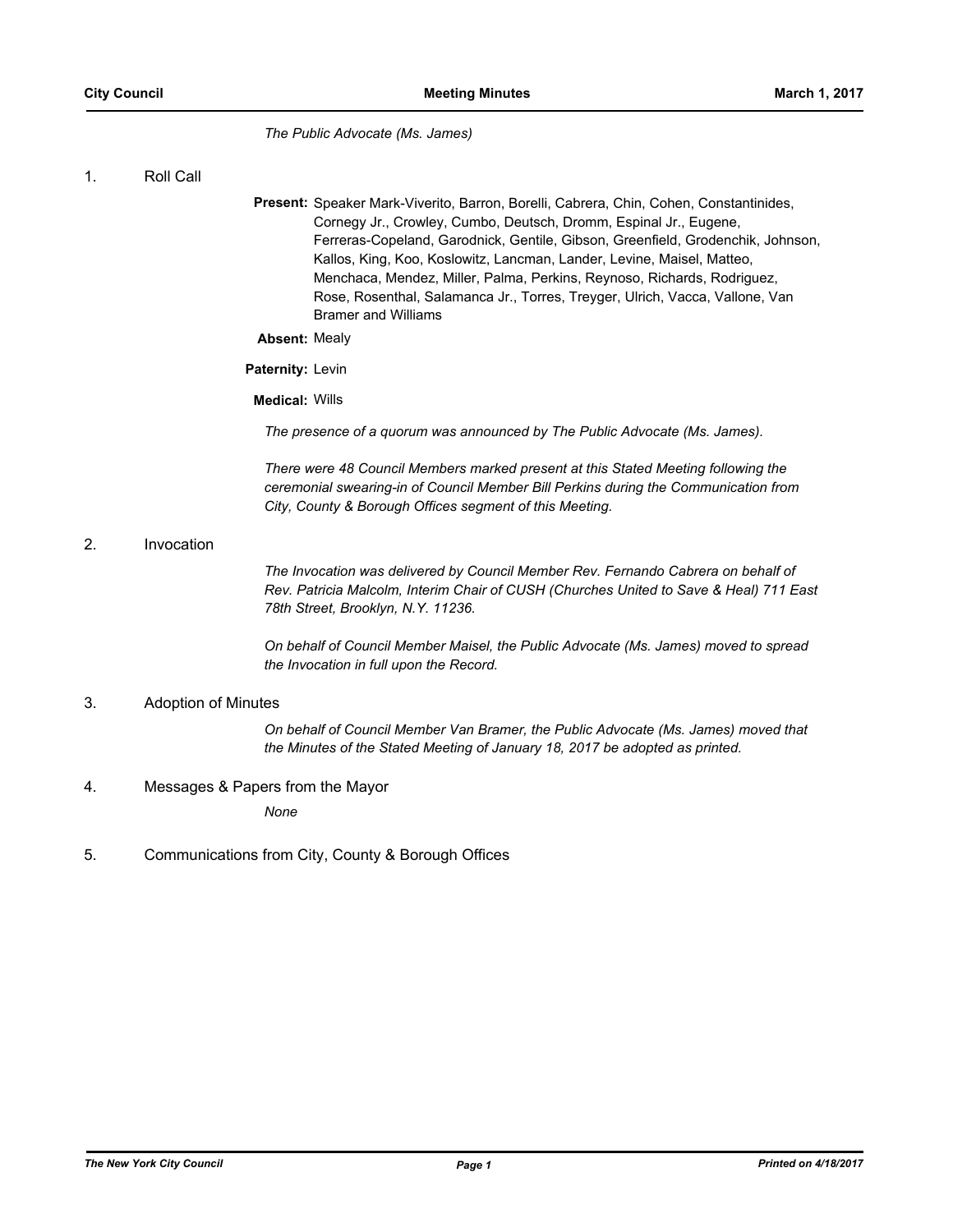|    | M 0483-2017                         | <b>Communication from the Board of Elections - Submitting the</b><br><b>Certification of Election of Bill Perkins, as the new Council</b><br>Member of the 9th Councilmanic District, Manhattan.                                     |
|----|-------------------------------------|--------------------------------------------------------------------------------------------------------------------------------------------------------------------------------------------------------------------------------------|
|    |                                     | THE CITY CLERK AND CLERK OF THE COUNCIL PERFORMS<br>THE FORMAL CEREMONY OF THE ELECTED COUNCIL<br><b>MEMBER BILL PERKINS TAKING HIS OATH OF OFFICE.</b>                                                                              |
|    |                                     | Attachments: Certification, March 1, 2017 - Stated Meeting Agenda with Links to Files,<br>Hearing Transcript - Stated Meeting 3-1-17, Minutes of the Stated Meeting<br>- March 1, 2017                                               |
|    |                                     | This Communication was Rcvd, Ord, Prnt, Fld by Council                                                                                                                                                                               |
|    |                                     | The City Clerk and Clerk of the Council (Mr. McSweeney) performed the formal ceremony<br>of swearing-in Bill Perkins as the new Council Member of the 9th Council District<br>(Manhattan).                                           |
|    | M 0484-2017                         | <b>Communication from the Manhattan Borough President -</b><br>Pursuant to Section 241 of the New York City Charter, submitting<br>the Manhattan Borough Board's comprehensive statement on the<br>budget priorities of the Borough. |
|    |                                     | Attachments: Manhattan Borough Board's Budget Priorities, March 1, 2017 - Stated<br>Meeting Agenda with Links to Files, Hearing Transcript - Stated Meeting<br>3-1-17, Minutes of the Stated Meeting - March 1, 2017                 |
|    |                                     | This Communication was Rcvd, Ord, Prnt, Fld by Council                                                                                                                                                                               |
|    | M 0485-2017                         | <b>Communication from the Queens Borough President - Pursuant</b><br>to Section 241 of the New York City Charter, submitting the<br>Queens Borough Board's comprehensive statement on the<br>budget priorities of the Borough.       |
|    |                                     | <b>Attachments:</b> Queens Borough Board's Budget Priorities, March 1, 2017 - Stated Meeting<br>Agenda with Links to Files, Hearing Transcript - Stated Meeting 3-1-17,<br>Minutes of the Stated Meeting - March 1, 2017             |
|    |                                     | This Communication was Rcvd, Ord, Prnt, Fld by Council                                                                                                                                                                               |
| 6. | <b>Petitions and Communications</b> | None                                                                                                                                                                                                                                 |
|    |                                     |                                                                                                                                                                                                                                      |
| 7. | Land Use Call-Ups                   |                                                                                                                                                                                                                                      |
|    |                                     | None                                                                                                                                                                                                                                 |
| 8. |                                     | Communication from the Speaker                                                                                                                                                                                                       |

9. Discussion of General Orders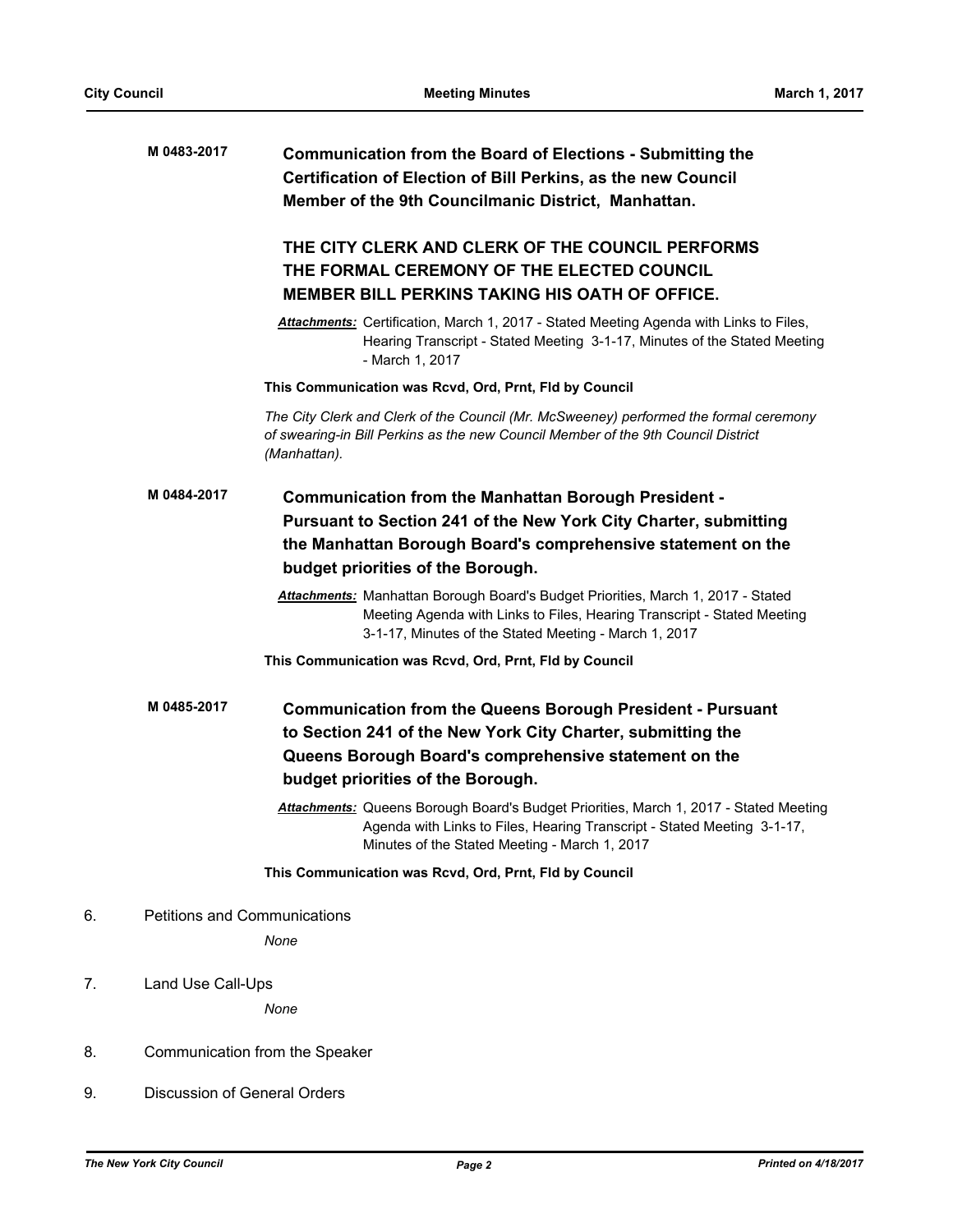# 10. Reports of Special Committees

*None*

11. Reports of Standing Committees

Report of the Committee on Finance

#### **Resolution approving the new designation and changes in the designation of certain organizations to receive funding in the Expense Budget Res 1390-2017**

*Attachments:* Committee Report, Complete Package, Charts for Resolution, March 1, 2017 - Stated Meeting Agenda with Links to Files, Hearing Transcript 3/1/17, Hearing Transcript - Stated Meeting 3-1-17, Minutes of the Stated Meeting - March 1, 2017

# **A motion was made that this Resolution be Approved, by Council approved by consent Roll Call.**

Report of the Committee on Health

#### **A Local Law to amend the administrative code of the city of New York, in relation to reporting on HPV vaccination rates Int 1161-2016-A**

*Attachments:* Legislative History Report, Summary of Int. No. 1161-A, Summary of Int. No. 1161, Int. No. 1161 - 4/20/16, April 20, 2016 - Stated Meeting Agenda with Links to Files, Committee Report 12/7/16, Hearing Testimony 12/7/16, Hearing Transcript 12/7/16, Committee Report 2/28/17, Hearing Transcript 2/28/17, March 1, 2017 - Stated Meeting Agenda with Links to Files, Hearing Transcript - Stated Meeting 3-1-17, Fiscal Impact Statement, Int. No. 1161-A (FINAL), Mayor's Letter, Minutes of the Stated Meeting - March 1, 2017

**A motion was made that this Introduction be Approved by Council approved by consent Roll Call.**

**Enactment No:** 2017/053

#### **A Local Law to amend the administrative code of the city of New York, in relation to reporting on the use of contraceptive methods Int 1162-2016-A**

*Attachments:* Legislative History Report, Summary of Int. No. 1162-A, Summary of Int. No. 1162, Int. No. 1162 - 4/20/16, April 20, 2016 - Stated Meeting Agenda with Links to Files, Committee Report 12/7/16, Hearing Testimony 12/7/16, Hearing Transcript 12/7/16, Committee Report 2/28/17, Hearing Transcript 2/28/17, March 1, 2017 - Stated Meeting Agenda with Links to Files, Hearing Transcript - Stated Meeting 3-1-17, Fiscal Impact Statement, Int. No. 1162-A (FINAL), Mayor's Letter, Minutes of the Stated Meeting - March 1, 2017

# **A motion was made that this Introduction be Approved by Council approved by consent Roll Call.**

**Enactment No:** 2017/054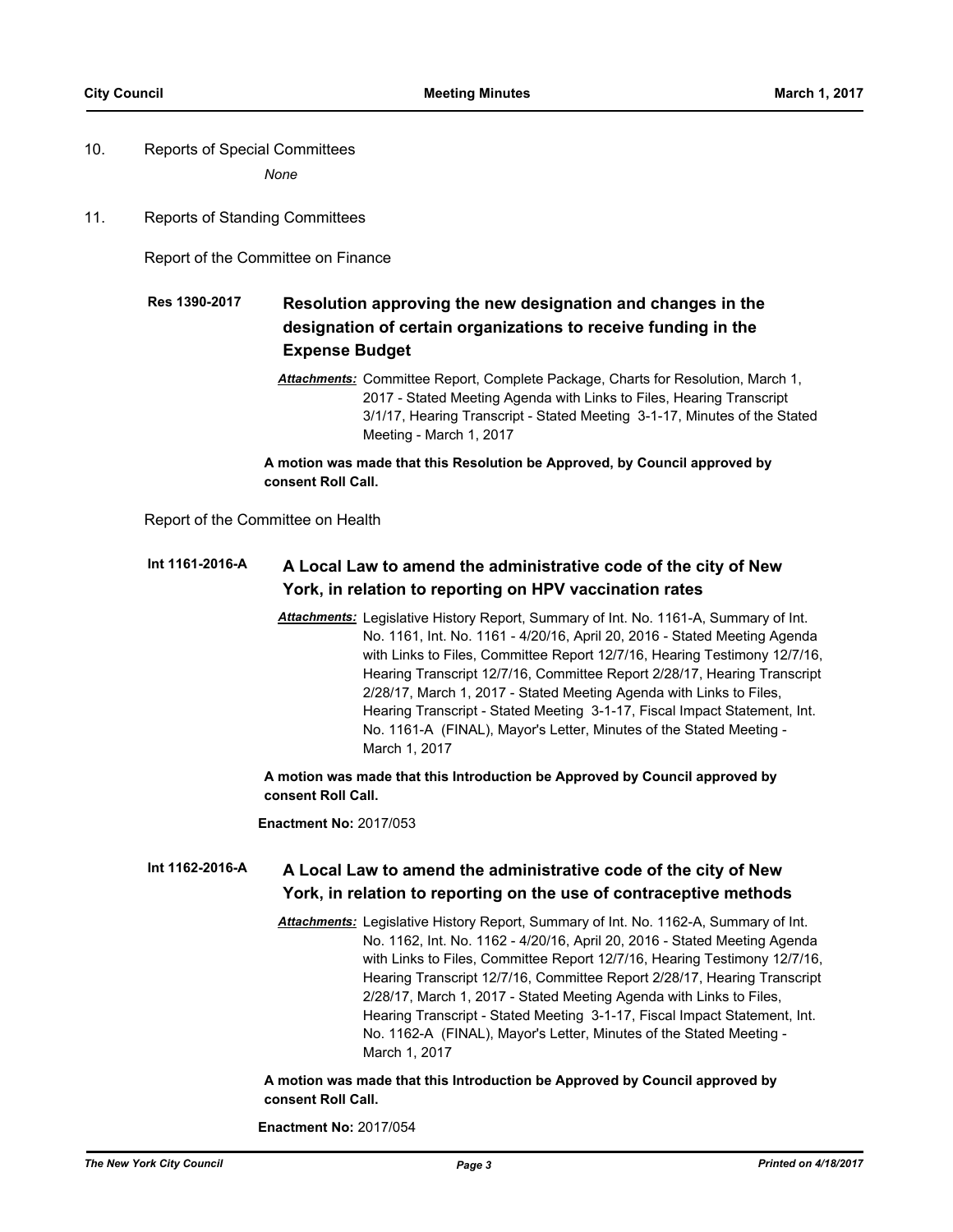#### **A Local Law to amend the administrative code of the city of New York, in relation to requiring the department of health and mental hygiene to issue an annual report on maternal mortality Int 1172-2016-A**

*Attachments:* Legislative History Report, Summary of Int. No. 1172-A, Summary of Int. No. 1172, Int. No. 1172 - 5/5/16, Committee Report 12/7/16, Hearing Transcript 12/7/16, Committee Report 2/28/17, Hearing Transcript 2/28/17, March 1, 2017 - Stated Meeting Agenda with Links to Files, Hearing Transcript - Stated Meeting 3-1-17, Fiscal Impact Statement, Int. No. 1172-A (FINAL), Mayor's Letter, Minutes of the Stated Meeting - March 1, 2017

**A motion was made that this Introduction be Approved by Council approved by consent Roll Call.**

**Enactment No:** 2017/055

Report of the Committee on Land Use

- **Application No. 20175151 TCM pursuant to Section 20-226 of the Administrative Code of the City of New York, concerning the petition of 26th Street Hospitality Group LLC,, d/b/a Bread & Tulips, for a revocable consent to establish, maintain and operate an unenclosed sidewalk café located at 365 Park Avenue S, Borough of Manhattan, Community Board 5, Council District 2. This application is subject to review and action by the Land Use Committee only if called-up by vote of the Council pursuant to Rule 11.20b of the Council and Section 20-226 of the New York City Administrative Code. LU 0544-2017**
	- *Attachments:* January 18, 2017 Stated Meeting Agenda with Links to Files, Land Use Calendar - Week of February 27, 2017 - March 3, 2017, Hearing Transcript - Zoning 2/27/17, Land Use Calendar - February 28, 2017, Committee Report, Resolution, Hearing Transcript - Land Use 2-28-17, Hearing Transcript - Stated Meeting 3-1-17, Minutes of the Stated Meeting - March 1, 2017

**A motion was made that this Land Use Application be Approved, by Council approved by consent Roll Call.**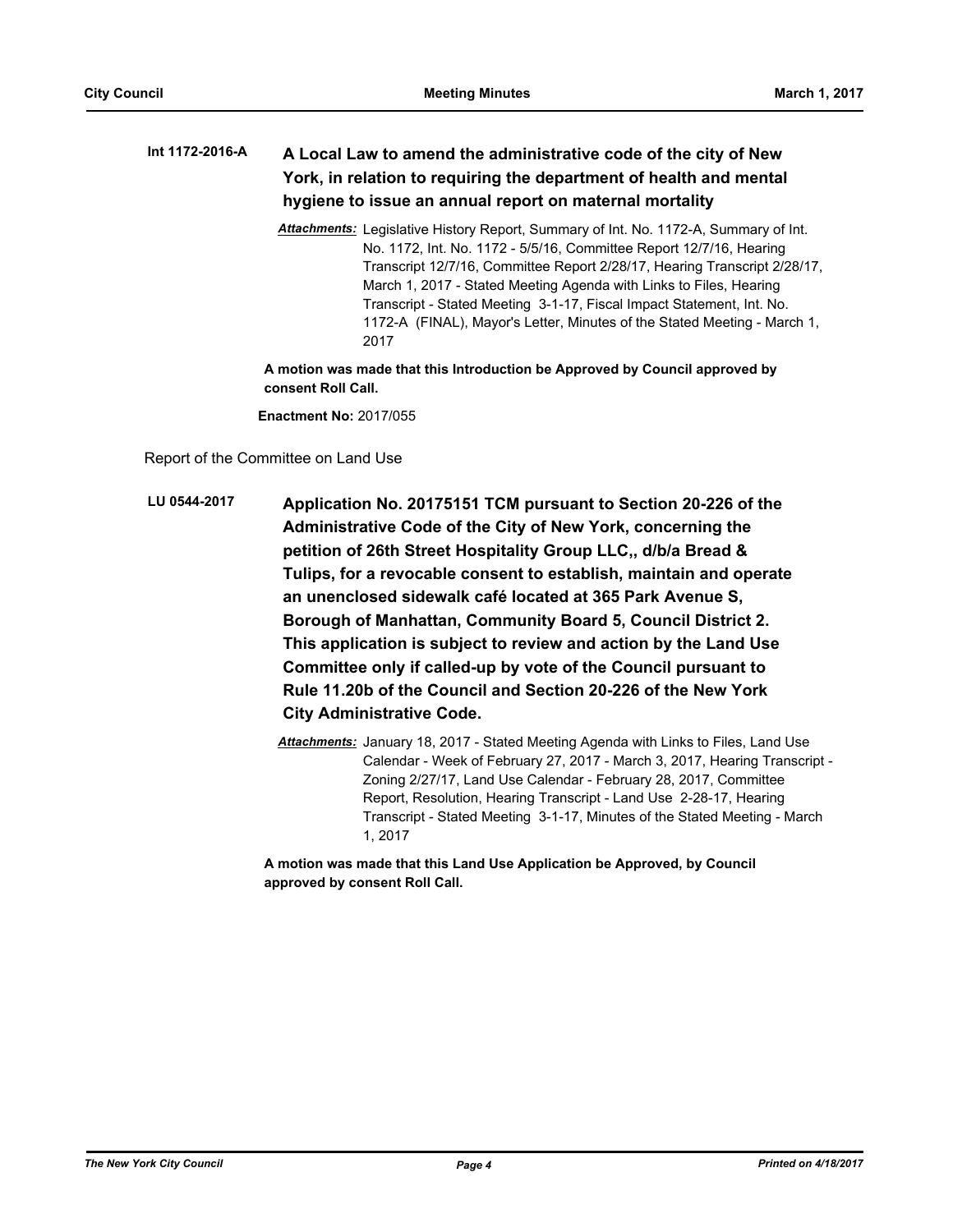| Res 1395-2017 | Resolution approving the petition for the renewal of a revocable |
|---------------|------------------------------------------------------------------|
|               | consent of an unenclosed sidewalk café located at 365 Park       |
|               | Avenue S, Borough of Manhattan (Non-ULURP No. 20175151           |
|               | TCM; L.U. No. 544).                                              |

*Attachments:* January 18, 2017 - Stated Meeting Agenda with Links to Files, Land Use Calendar - Week of February 27, 2017 - March 3, 2017, March 1, 2017 - Stated Meeting Agenda with Links to Files, Committee Report, Hearing Transcript - Stated Meeting 3-1-17, Minutes of the Stated Meeting - March 1, 2017

**A motion was made that this Resolution be Approved, by Council approved by consent Roll Call.**

**Application No. N 160254 (A) ZRM submitted by New York City Department of City Planning pursuant to Section 201 of the New York City Charter, for an amendment of the Zoning Resolution of the City of New York, concerning Article VIII, Chapter 1 (Special Midtown District), to modify the regulations governing the transfer of development rights from listed theaters, Borough of Manhattan, Community Districts 5 and 4, Council District 3 and 4. LU 0545-2017**

> *Attachments:* January 18, 2017 - Stated Meeting Agenda with Links to Files, Hearing Testimony - Zoning 1/24/17, Hearing Transcript - Zoning 1/24/17, Land Use Calendar - Week of January 23, 2017 - January 27, 2017, Land Use Calendar - Week of February 27, 2017 - March 3, 2017, Hearing Transcript - Zoning 2/27/17, Land Use Calendar - February 28, 2017, Committee Report, Resolution, Hearing Transcript - Land Use 2-28-17, Hearing Transcript - Stated Meeting 3-1-17, Minutes of the Stated Meeting - March 1, 2017

*Filed pursuant to a Letter of Withdrawal*

**A motion was made that this Land Use Application be Filed, by Council approved by consent Roll Call.**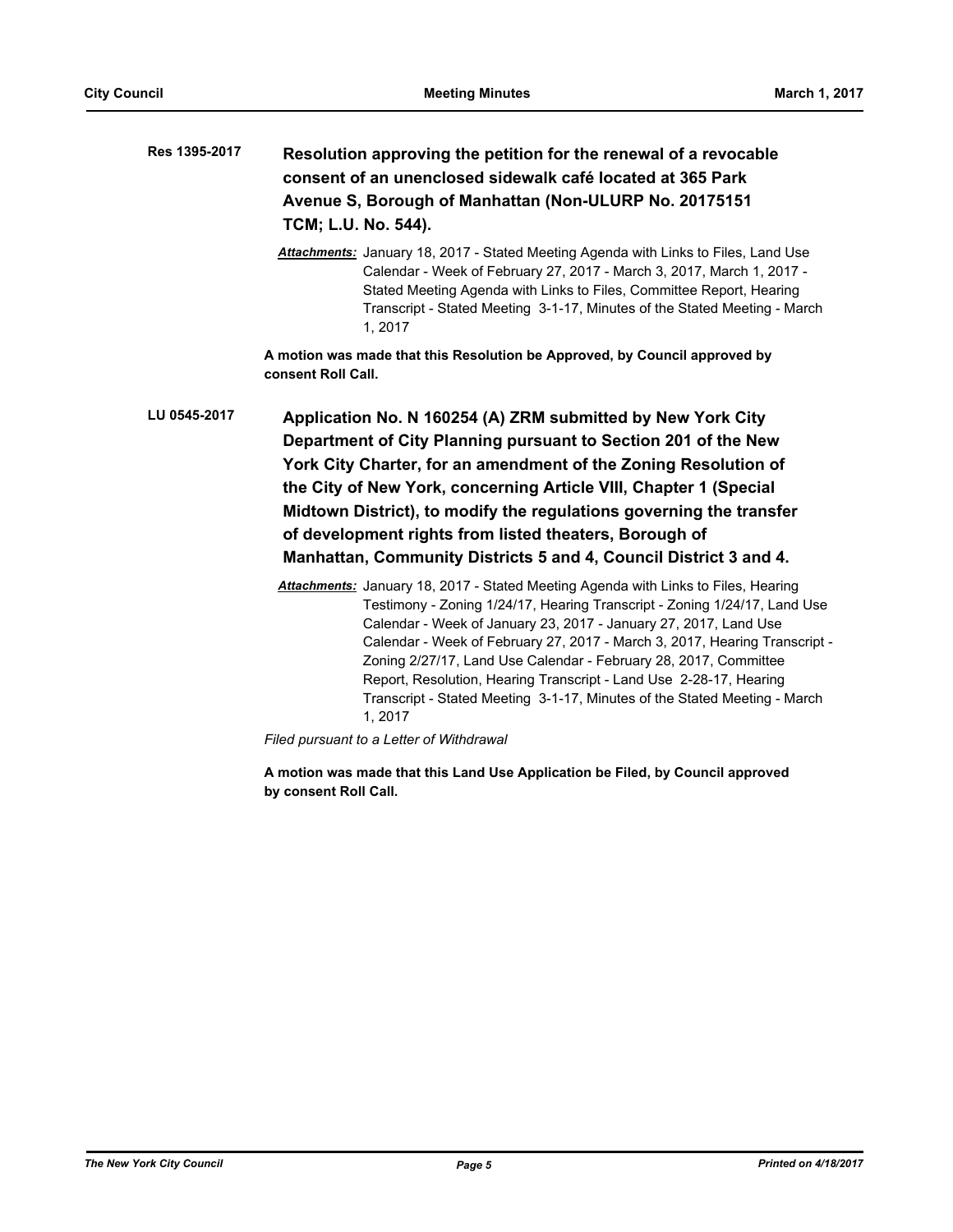**Resolution approving a motion to file pursuant to withdrawal of the application regarding the decision of the City Planning Commission on Application No. N 160254 (A) ZRM, for an amendment of the Zoning Resolution of the City of New York, concerning Article VIII, Chapter 1 (Special Midtown District), to modify the regulations governing the transfer of development rights from listed theaters in Community Districts 4 and 5, Borough of Manhattan (L.U. No. 545). Res 1396-2017**

> *Attachments:* January 18, 2017 - Stated Meeting Agenda with Links to Files, Hearing Testimony - Zoning 1-24-17, Hearing Transcript - Zoning 1/24/17, Land Use Calendar - Week of January 23, 2017 - January 27, 2017, Land Use Calendar - Week of February 27, 2017 - March 3, 2017, March 1, 2017 - Stated Meeting Agenda with Links to Files, Committee Report, Hearing Transcript - Stated Meeting 3-1-17, Minutes of the Stated Meeting - March 1, 2017

*Filed pursuant to a Letter of Withdrawal.*

**A motion was made that this Resolution be Filed, by Council approved by consent Roll Call.**

- **Application No 20175207 HKK (N 170207 HKK) pursuant to Section 3020 of the New York City Charter, concerning the designation by the Landmarks Preservation Commission of 183-195 Broadway (Block 2446, Lot 51), as an historic landmark, Borough of Brooklyn, Community Board 1, Council District 34. LU 0574-2017**
	- *Attachments:* February 15, 2017 Stated Meeting Agenda with Links to Files, Land Use Calendar - Week of February 27, 2017 - March 3, 2017, Hearing Testimony - Landmarks 2-27-17, Land Use Calendar - February 28, 2017, Committee Report, Resolution, Hearing Transcript - Landmarks 2-27-17, Hearing Transcript - Land Use 2-28-17, Hearing Transcript - Stated Meeting 3-1-17, Minutes of the Stated Meeting - March 1, 2017

**A motion was made that this Land Use Application be Approved, by Council approved by consent Roll Call.**

**Resolution affirming the designation by the Landmarks Preservation Commission of the 183-195 Broadway Building, located at 183-195 Broadway (aka 833-843 Driggs Avenue) (Tax Map Block 2446, Lot 51), Borough of Brooklyn, Designation List No. 492, LP-1504 (L.U. No. 574; 20175207 HKK; N 170207 HKK). Res 1397-2017**

> *Attachments:* February 15, 2017 - Stated Meeting Agenda with Links to Files, Land Use Calendar - Week of February 27, 2017 - March 3, 2017, March 1, 2017 - Stated Meeting Agenda with Links to Files, Committee Report, Hearing Transcript - Stated Meeting 3-1-17, Minutes of the Stated Meeting - March 1, 2017

**A motion was made that this Resolution be Approved, by Council approved by consent Roll Call.**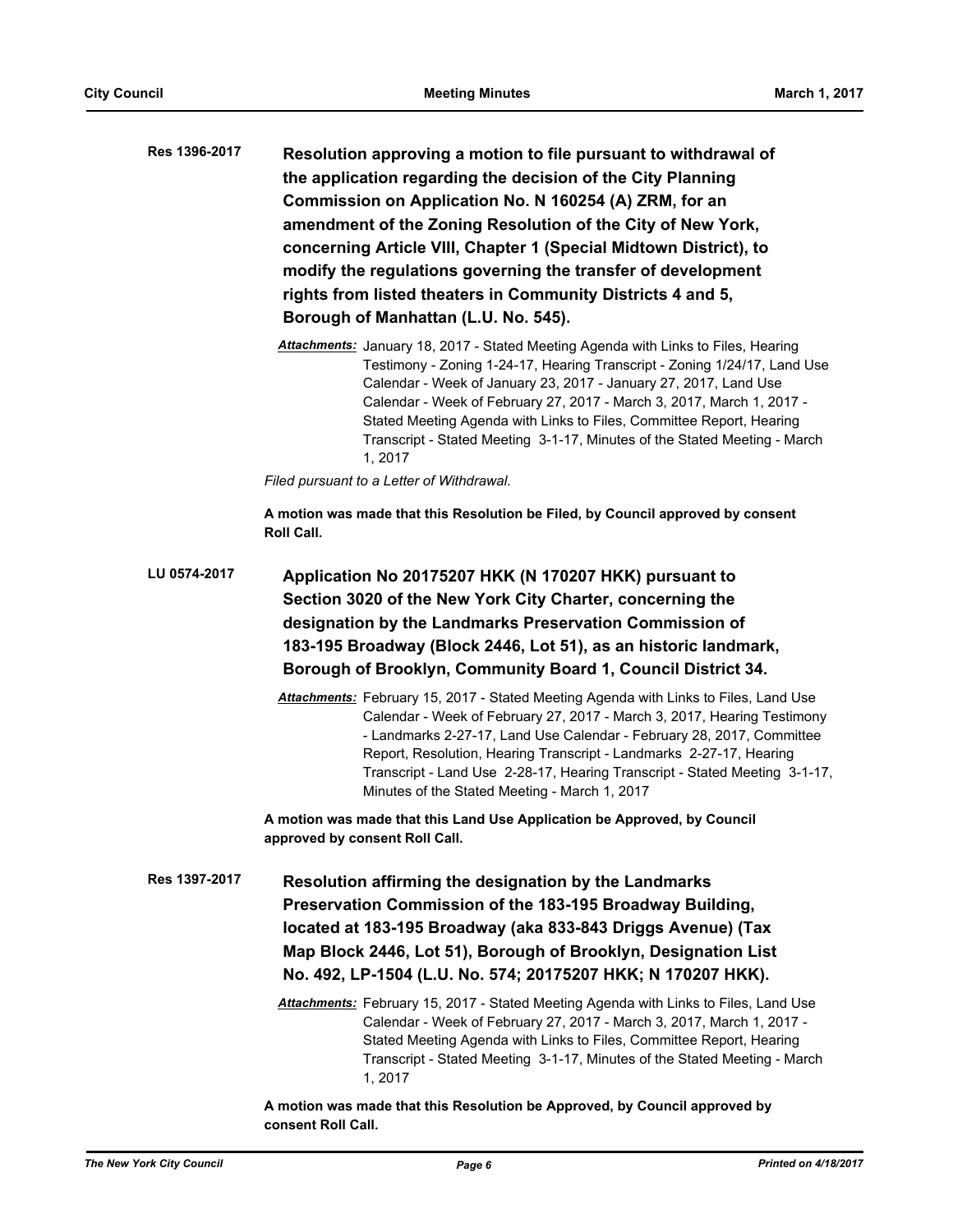| LU 0575-2017  | Application No 20175208 HKK (N 170208 HKK) pursuant to<br>Section 3020 of the New York City Charter, concerning the<br>designation by the Landmarks Preservation Commission of St.<br>Barbara's Roman Catholic Church, located at 138 Bleecker Street<br>(Block 3306, Lot 6), as an historic landmark, Borough of Brooklyn,<br><b>Community Board 4, Council District 37.</b>                                                                                                                                                                                                                                                                                                                                                                                                                                                               |  |  |
|---------------|---------------------------------------------------------------------------------------------------------------------------------------------------------------------------------------------------------------------------------------------------------------------------------------------------------------------------------------------------------------------------------------------------------------------------------------------------------------------------------------------------------------------------------------------------------------------------------------------------------------------------------------------------------------------------------------------------------------------------------------------------------------------------------------------------------------------------------------------|--|--|
|               | Attachments: February 15, 2017 - Stated Meeting Agenda with Links to Files, Land Use<br>Calendar - Week of February 27, 2017 - March 3, 2017, Hearing Testimony<br>- Landmarks 2-27-17, Land Use Calendar - February 28, 2017, Committee<br>Report, Resolution, Hearing Transcript - Landmarks 2-27-17, Hearing<br>Transcript - Land Use 2-28-17, Hearing Transcript - Stated Meeting 3-1-17,<br>Minutes of the Stated Meeting - March 1, 2017                                                                                                                                                                                                                                                                                                                                                                                              |  |  |
|               | A motion was made that this Land Use Application be Approved, by Council<br>approved by consent Roll Call.                                                                                                                                                                                                                                                                                                                                                                                                                                                                                                                                                                                                                                                                                                                                  |  |  |
| Res 1398-2017 | Resolution affirming the designation by the Landmarks<br>Preservation Commission of St. Barbara's Roman Catholic<br>Church, located at 138 Bleecker Street (aka 122-140 Bleecker<br>Street, and 299-307 Central Avenue) (Tax Map Block 3306, p/o Lot<br>6), Borough of Brooklyn, Designation List No. 492, LP-1201 (L.U.<br>No. 575; 20175208 HKK; N 170208 HKK).<br>Attachments: February 15, 2017 - Stated Meeting Agenda with Links to Files, Land Use<br>Calendar - Week of February 27, 2017 - March 3, 2017, March 1, 2017 -<br>Stated Meeting Agenda with Links to Files, Committee Report, Hearing<br>Transcript - Stated Meeting 3-1-17, Minutes of the Stated Meeting - March<br>1, 2017<br>A motion was made that this Resolution be Approved, by Council approved by<br>consent Roll Call.                                      |  |  |
| LU 0576-2017  | Application No 20175212 HKM (N 170202 HKM) pursuant to<br>Section 3020 of the New York City Charter, concerning the<br>designation by the Landmarks Preservation Commission of the<br><b>Excelsior Steam Power Company Building, located at 33-43 Gold</b><br>Street (Block 77, Lot 24 in part), as an historic landmark, Borough<br>of Manhattan, Community Board 1, Council District 1.<br>Attachments: February 15, 2017 - Stated Meeting Agenda with Links to Files, Land Use<br>Calendar - Week of February 27, 2017 - March 3, 2017, Hearing Testimony<br>- Landmarks 2-27-17, Land Use Calendar - February 28, 2017, Committee<br>Report, Resolution, Hearing Transcript - Landmarks 2-27-17, Hearing<br>Transcript - Land Use 2-28-17, Hearing Transcript - Stated Meeting 3-1-17,<br>Minutes of the Stated Meeting - March 1, 2017 |  |  |
|               | A motion was made that this Land Use Application be Approved, by Council                                                                                                                                                                                                                                                                                                                                                                                                                                                                                                                                                                                                                                                                                                                                                                    |  |  |

**approved by consent Roll Call.**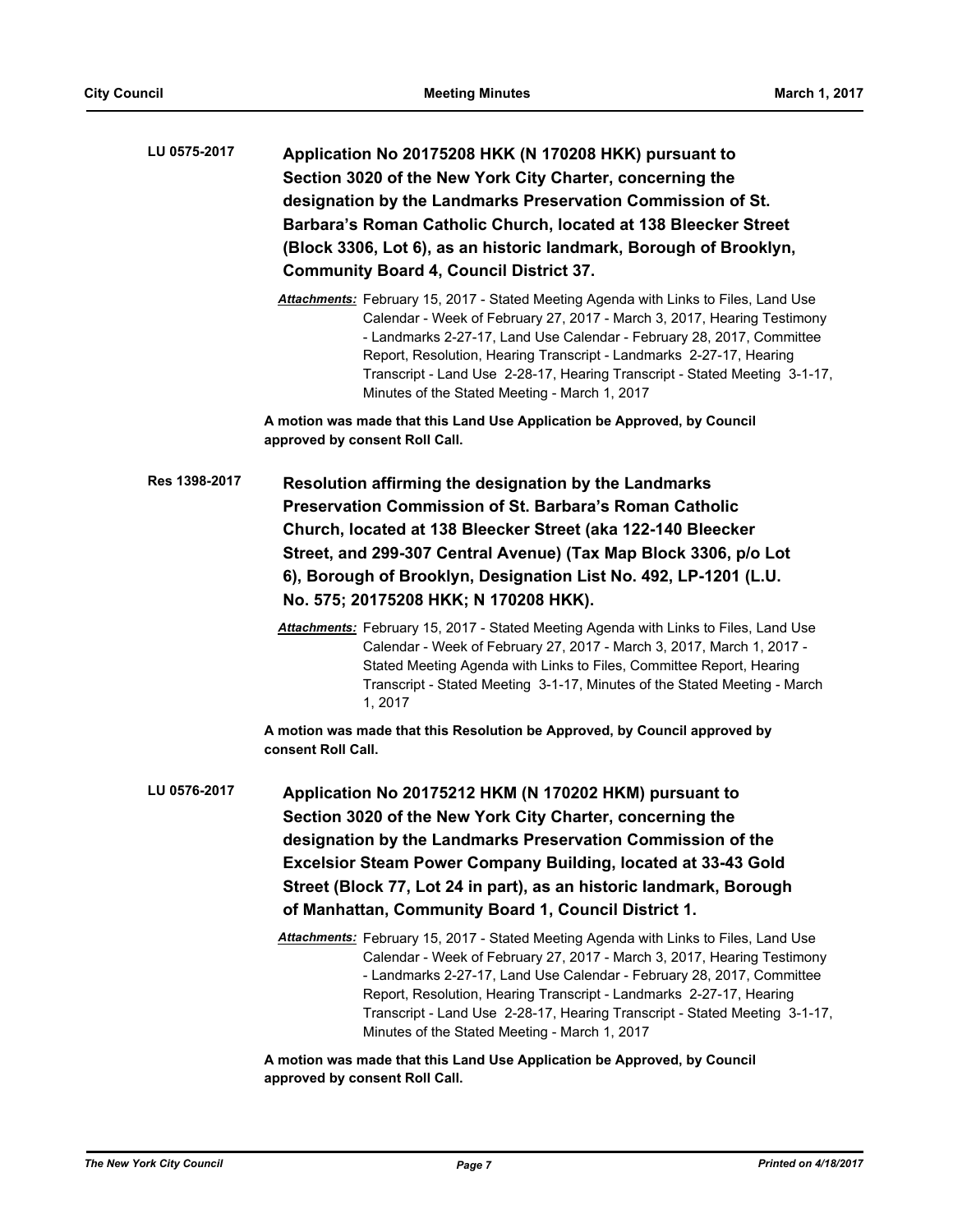| Res 1399-2017 | Resolution affirming the designation by the Landmarks<br><b>Preservation Commission of the Excelsior Steam Power</b><br><b>Company Building located at 33-43 Gold Street (Tax Map Block</b><br>77, p/o Lot 24), Borough of Manhattan, Designation List No. 492,<br>LP-0962 (L.U. No. 576; 20175212 HKM; N 170202 HKM).                                                                                                                                                                                                                                                                                                                                                                                                                                                                                                                                                                                                                              |
|---------------|-----------------------------------------------------------------------------------------------------------------------------------------------------------------------------------------------------------------------------------------------------------------------------------------------------------------------------------------------------------------------------------------------------------------------------------------------------------------------------------------------------------------------------------------------------------------------------------------------------------------------------------------------------------------------------------------------------------------------------------------------------------------------------------------------------------------------------------------------------------------------------------------------------------------------------------------------------|
|               | <b>Attachments:</b> February 15, 2017 - Stated Meeting Agenda with Links to Files, Land Use<br>Calendar - Week of February 27, 2017 - March 3, 2017, March 1, 2017 -<br>Stated Meeting Agenda with Links to Files, Committee Report, Hearing<br>Transcript - Stated Meeting 3-1-17, Minutes of the Stated Meeting - March<br>1, 2017                                                                                                                                                                                                                                                                                                                                                                                                                                                                                                                                                                                                                |
|               | A motion was made that this Resolution be Approved, by Council approved by<br>consent Roll Call.                                                                                                                                                                                                                                                                                                                                                                                                                                                                                                                                                                                                                                                                                                                                                                                                                                                    |
| LU 0577-2017  | Application No 20175213 HKM (N 170203 HKM) pursuant to<br>Section 3020 of the New York City Charter, concerning the<br>designation by the Landmarks Preservation Commission of the<br>Bergdorf Goodman Building, located at 754 Fifth Avenue (Black<br>1273, Lot 33_ (Block 1302, Lot 51), as an historic landmark,<br>Borough of Manhattan, Community Board 5, Council District 4.<br>Attachments: February 15, 2017 - Stated Meeting Agenda with Links to Files, Land Use<br>Calendar - Week of February 27, 2017 - March 3, 2017, Hearing Testimony<br>- Landmarks 2-27-17, Land Use Calendar - February 28, 2017, Committee<br>Report, Resolution, Hearing Transcript - Landmarks 2-27-17, Hearing<br>Transcript - Land Use 2-28-17, Hearing Transcript - Stated Meeting 3-1-17,<br>Minutes of the Stated Meeting - March 1, 2017<br>A motion was made that this Land Use Application be Approved, by Council<br>approved by consent Roll Call. |
| Res 1400-2017 | Resolution affirming the designation by the Landmarks<br>Preservation Commission of the Bergdorf Goodman Building<br>located at 754 Fifth Avenue (a/k/a 2 West 58th Street) (Tax Map<br>Block 1273, Lot 33), Borough of Manhattan, Designation List No.<br>492, LP-0735 (L.U. No. 577; 20175213 HKM; N 170203 HKM).<br><b>Attachments:</b> February 15, 2017 - Stated Meeting Agenda with Links to Files, Land Use<br>Calendar - Week of February 27, 2017 - March 3, 2017, March 1, 2017 -<br>Stated Meeting Agenda with Links to Files, Committee Report, Hearing<br>Transcript - Stated Meeting 3-1-17, Minutes of the Stated Meeting - March<br>1, 2017                                                                                                                                                                                                                                                                                         |

**A motion was made that this Resolution be Approved, by Council approved by consent Roll Call.**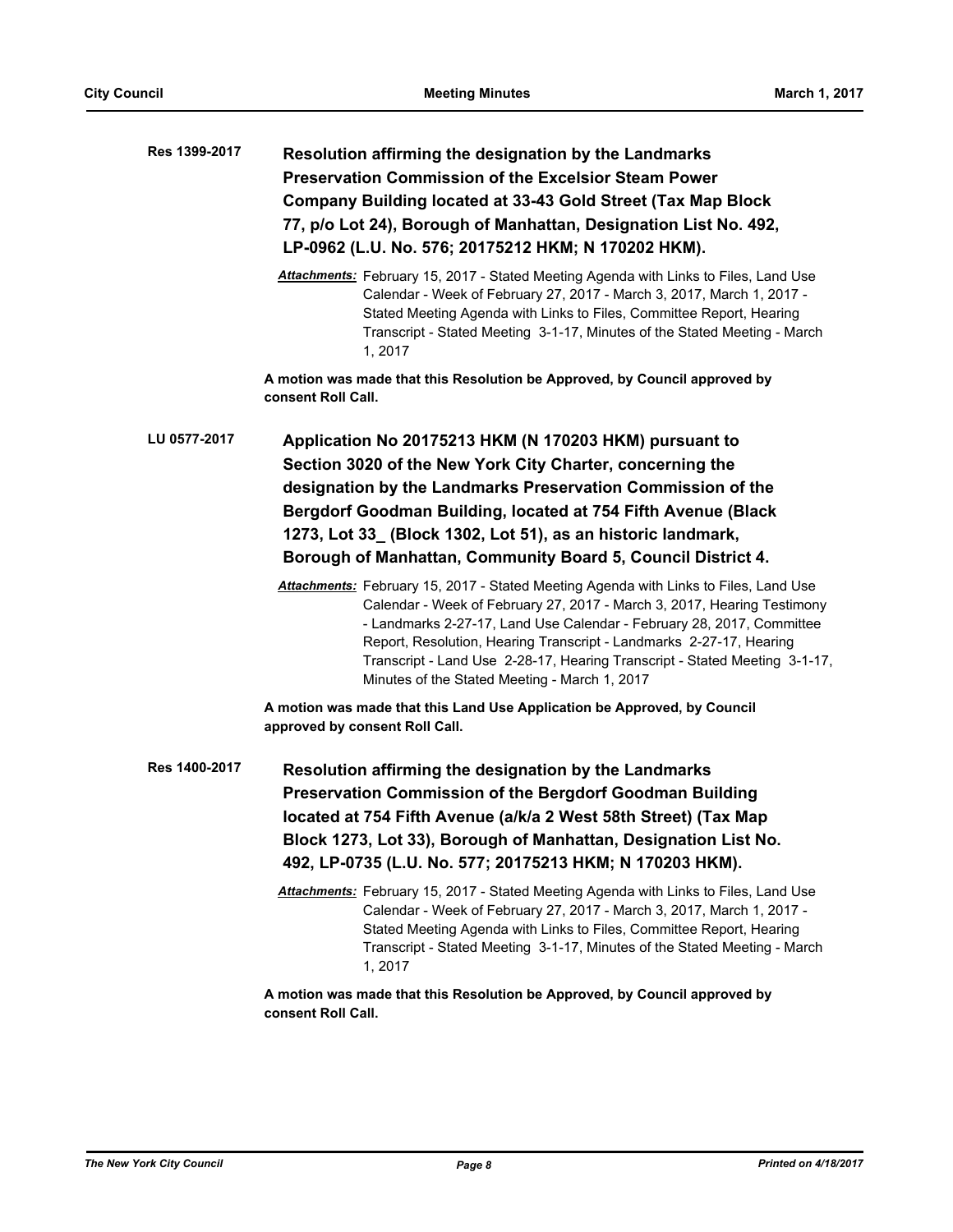| LU 0578-2017  | Application No 20175214 HKM (N 170204 HKM) pursuant to<br>Section 3020 of the New York City Charter, concerning the<br>designation by the Landmarks Preservation Commission of 412<br>East 85th Street House, located at 412 East 85th Street (Block<br>1564, Lot 7503), as an historic landmark, Borough of Manhattan,<br><b>Community Board 8, Council District 5.</b>                                                                       |
|---------------|------------------------------------------------------------------------------------------------------------------------------------------------------------------------------------------------------------------------------------------------------------------------------------------------------------------------------------------------------------------------------------------------------------------------------------------------|
|               | Attachments: February 15, 2017 - Stated Meeting Agenda with Links to Files, Land Use<br>Calendar - Week of February 27, 2017 - March 3, 2017, Hearing Testimony<br>- Landmarks 2-27-17, Land Use Calendar - February 28, 2017, Committee<br>Report, Resolution, Hearing Transcript - Landmarks 2-27-17, Hearing<br>Transcript - Land Use 2-28-17, Hearing Transcript - Stated Meeting 3-1-17,<br>Minutes of the Stated Meeting - March 1, 2017 |
|               | A motion was made that this Land Use Application be Approved, by Council<br>approved by consent Roll Call.                                                                                                                                                                                                                                                                                                                                     |
| Res 1401-2017 | Resolution affirming the designation by the Landmarks<br>Preservation Commission of the 412 East 85th Street House<br>located at 412 East 85th Street (Tax Map Block 1564, Lot 7503),<br>Borough of Manhattan, Designation List No. 492, LP-0592 (L.U.<br>No. 578; 20175214 HKM; N 170204 HKM).                                                                                                                                                |
|               | Attachments: February 15, 2017 - Stated Meeting Agenda with Links to Files, Land Use<br>Calendar - Week of February 27, 2017 - March 3, 2017, March 1, 2017 -<br>Stated Meeting Agenda with Links to Files, Committee Report, Hearing<br>Transcript - Stated Meeting 3-1-17, Minutes of the Stated Meeting - March<br>1, 2017                                                                                                                  |
|               | A motion was made that this Resolution be Approved, by Council approved by<br>consent Roll Call.                                                                                                                                                                                                                                                                                                                                               |
| LU 0583-2017  | Application No 20175211 HKM (N 170211 HKM) pursuant to<br>Section 3020 of the New York City Charter, concerning the<br>designation by the Landmarks Preservation Commission of the<br>Brougham Cottage, located at 4746 Amboy Road (Block 5391, Lot<br>2), as an historic landmark, Borough of Staten Island, Community<br><b>Board 3, Council District 51.</b>                                                                                |
|               | Attachments: February 15, 2017 - Stated Meeting Agenda with Links to Files, Land Use<br>Calendar - Week of February 27, 2017 - March 3, 2017, Hearing Testimony<br>- Landmarks 2-27-17, Land Use Calendar - February 28, 2017, Committee<br>Report, Resolution, Hearing Transcript - Landmarks 2-27-17, Hearing<br>Transcript - Land Use 2-28-17, Hearing Transcript - Stated Meeting 3-1-17,<br>Minutes of the Stated Meeting - March 1, 2017 |
|               | mede that this Land Hee Annlication he Annuaued by Council                                                                                                                                                                                                                                                                                                                                                                                     |

**A motion was made that this Land Use Application be Approved, by Council approved by consent Roll Call.**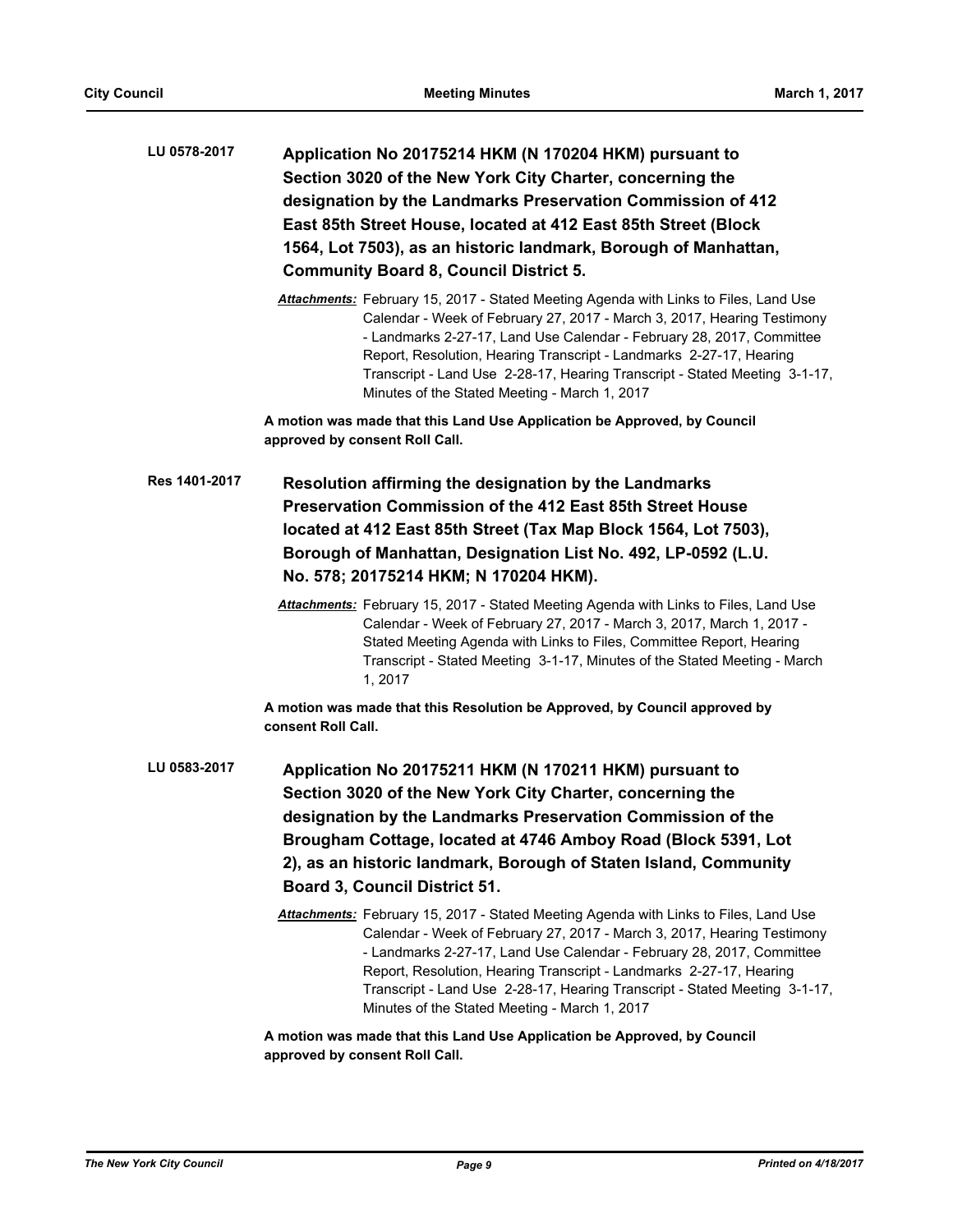- **Resolution affirming the designation by the Landmarks Preservation Commission of the Brougham Cottage located at 4746 Amboy Road (Tax Map Block 5391, Lot 2), Borough of Staten Island, Designation List No. 492, LP-2068 (L.U. No. 583; 20175211 HKR; N 170211 HKR). Res 1402-2017**
	- *Attachments:* February 15, 2017 Stated Meeting Agenda with Links to Files, Land Use Calendar - Week of February 27, 2017 - March 3, 2017, March 1, 2017 - Stated Meeting Agenda with Links to Files, Committee Report, Hearing Transcript - Stated Meeting 3-1-17, Minutes of the Stated Meeting - March 1, 2017

**A motion was made that this Resolution be Approved, by Council approved by consent Roll Call.**

Report of the Committee on Public Safety

## **A Local Law to amend the administrative code of the city of New York, in relation to requiring the police department to share collision reports digitally Int 1280-2016-B**

*Attachments:* Legislative History Report, Summary of Int. No. 1280-B, Summary of Int. No. 1280-A, Summary of Int. No. 1280, Int. No. 1280 - 9/28/16, September 28, 2016 - Stated Meeting Agenda with Links to Files, Proposed Int. No. 1280-A - 1/17/17, Committee Report 1/26/17, Hearing Testimony 1/26/17, Hearing Transcript 1/26/17, Committee Report 2/28/17, Hearing Transcript 2/28/17, March 1, 2017 - Stated Meeting Agenda with Links to Files, Hearing Transcript - Stated Meeting 3-1-17, Fiscal Impact Statement, Int. No. 1280-B (FINAL), Mayor's Letter, Minutes of the Stated Meeting - March 1, 2017

# **A motion was made that this Introduction be Approved by Council approved by consent Roll Call.**

**Enactment No:** 2017/057

Report of the Committee on Rules, Privileges, and Elections

#### **Resolution approving changes in Membership to certain Standing Committees, Subcommittee and Chair. Res 1391-2017**

*Attachments:* March 1, 2017 - Stated Meeting Agenda with Links to Files, Standing Committees of the Council, Committee Report, Hearing Transcript, Hearing Transcript - Stated Meeting 3-1-17, Minutes of the Stated Meeting - March 1, 2017

**A motion was made that this Resolution be Approved, by Council approved by consent Roll Call.**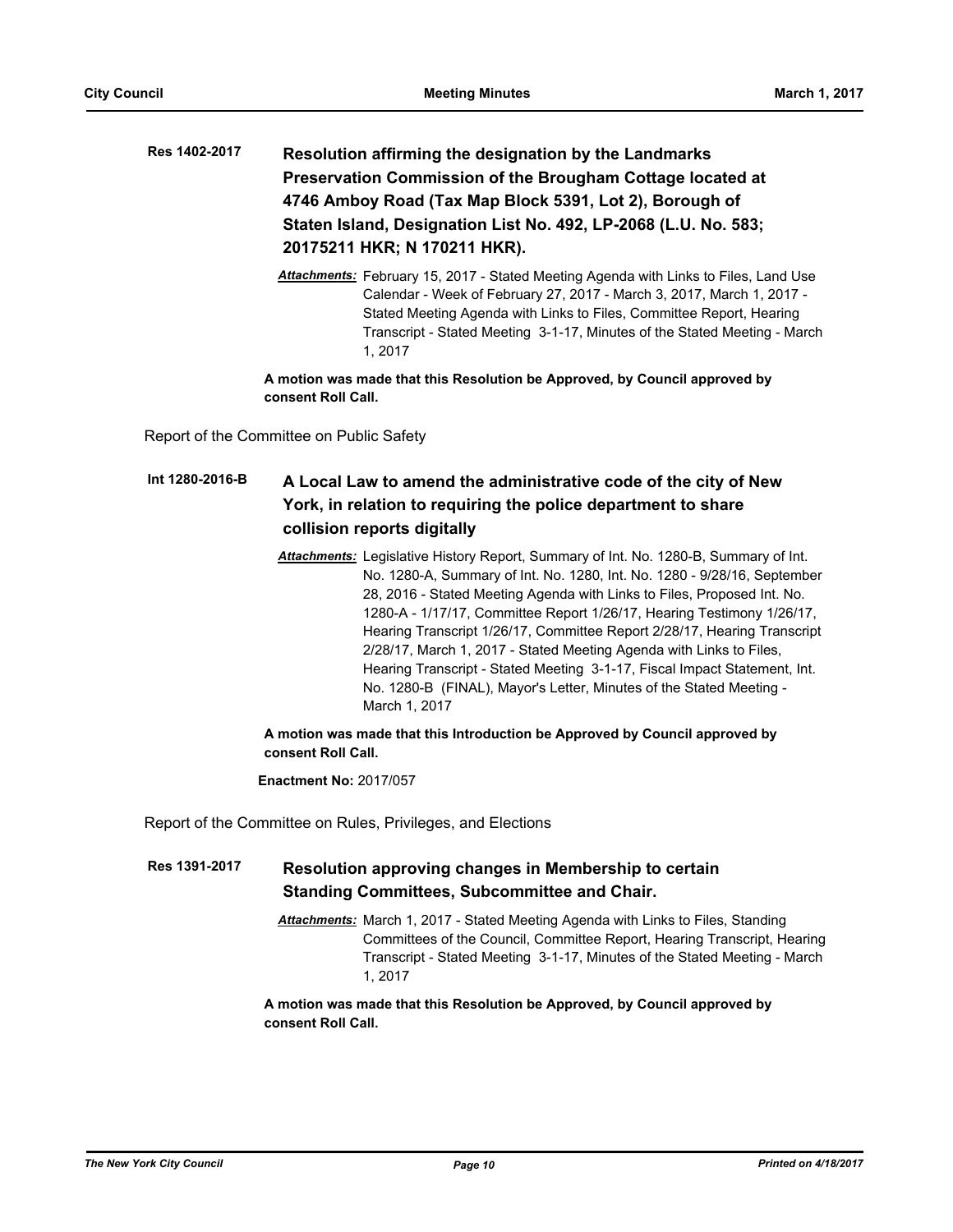# **Communication from the Mayor - Submitting the name of Jeffrey Friedlander to the Council for its advice and consent concerning his appointment to the New York City Conflicts of Interest Board, pursuant to Section 2602 of the New York City Charter. M 0476-2017**

*Attachments:* Appointment Letter, February 1, 2017 - Stated Meeting Agenda with Links to Files, Hearing Transcript - Stated Meeting 2-1-17, Committee Report 2/27/17, Hearing Testimony 2/27/17, Hearing Transcript 2/27/17, Committee Report 3/1/17, Hearing Transcript 3/1/17, Resolution, Hearing Transcript - Stated Meeting 3-1-17, Minutes of the Stated Meeting - February 1, 2017, Minutes of the Stated Meeting - March 1, 2017

**A motion was made that this Mayor's Message be Approved, by Council approved by consent Roll Call.**

## **RESOLUTION APPROVING THE APPOINTMENT BY THE MAYOR OF JEFFREY D. FRIEDLANDER AS A MEMBER OF THE NEW YORK CITY CONFLICTS OF INTEREST BOARD. Res 1403-2017**

*Attachments:* Appointment Letter, February 1, 2017 - Stated Meeting Agenda with Links to Files, Hearing Transcript - Stated Meeting 2-1-17, Committee Report, March 1, 2017 - Stated Meeting Agenda with Links to Files, Hearing Transcript - Stated Meeting 3-1-17, Minutes of the Stated Meeting - March 1, 2017

**A motion was made that this Resolution be Approved, by Council approved by consent Roll Call.**

#### **Malini Cadambi Daniel - Candidate for re-appointment by the Council to the New York City Equal Employment Practices Commission pursuant to § 830 of the New York City Charter. M 0479-2017**

*Attachments:* February 15, 2017 - Stated Meeting Agenda with Links to Files, Hearing Transcript - Stated Meeting 2-15-17, Committee Report 2/27/17, Hearing Transcript 2/27/17, Committee Report 3/1/17, Hearing Transcript 3/1/17, Resolution, Hearing Transcript - Stated Meeting 3-1-17, Minutes of the Stated Meeting - February 15, 2017, Minutes of the Stated Meeting - March 1, 2017

**A motion was made that this Communication be Approved, by Council approved by consent Roll Call.**

### **RESOLUTION APPROVING THE RE-APPOINTMENT BY THE COUNCIL OF MALINI CADAMBI-DANIEL AS A MEMBER OF THE EQUAL EMPLOYMENT PRACTICES COMMISSION. Res 1404-2017**

*Attachments:* Committee Report, March 1, 2017 - Stated Meeting Agenda with Links to Files, Hearing Transcript - Stated Meeting 3-1-17, Minutes of the Stated Meeting - March 1, 2017

**A motion was made that this Resolution be Approved, by Council approved by consent Roll Call.**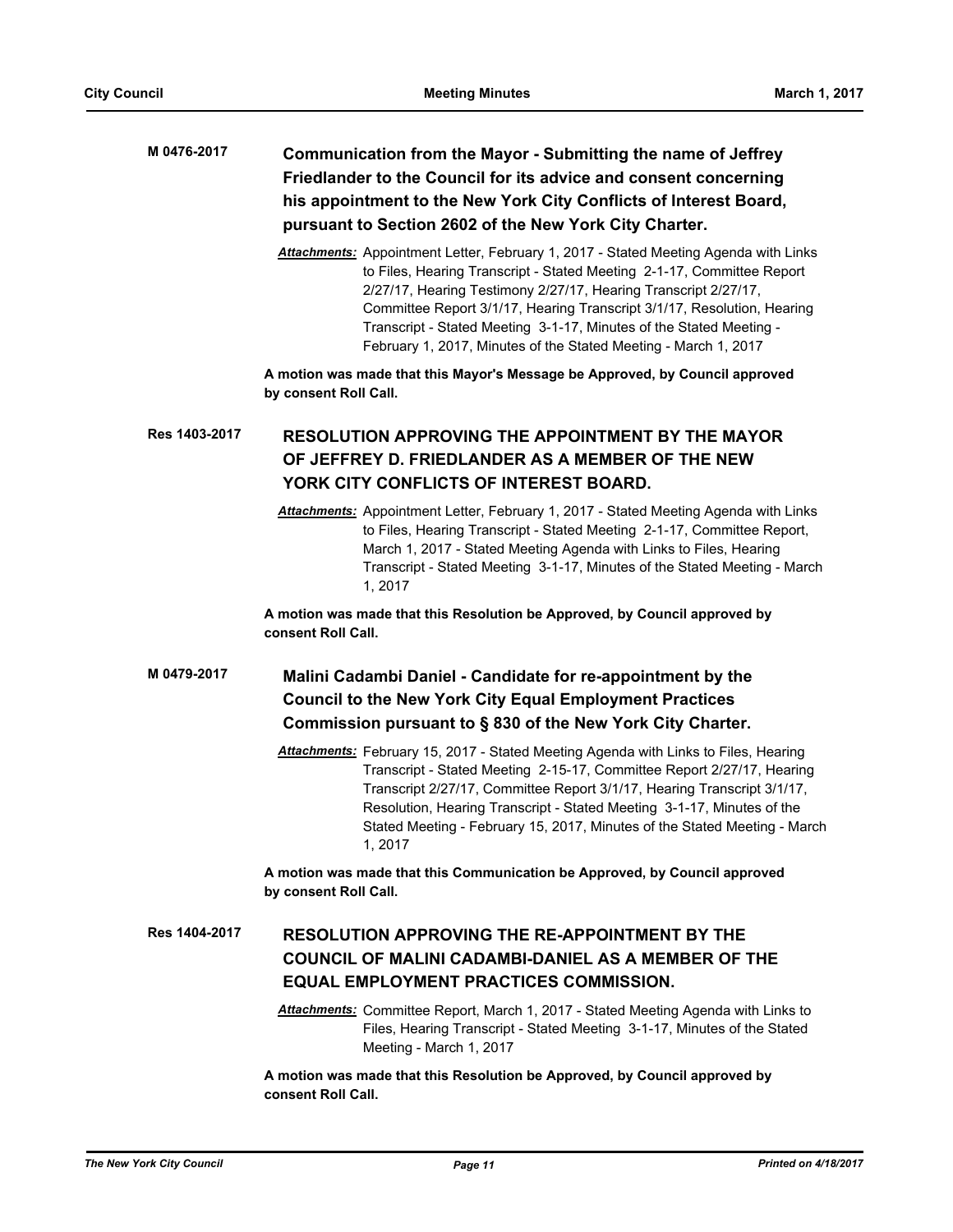#### **A Local Law to amend the administrative code of the city of New York, in relation to voluntary recycling incentive pilot programs in public housing Int 0820-2015-A**

*Attachments:* Legislative History Report, Summary of Int. No. 820-A, Summary of Int. No. 820, Int. No. 820 - 6/10/15, June 10, 2015 - Stated Meeting Agenda with Links to Files, Committee Report 11/30/16, Hearing Testimony 11/30/16, Hearing Transcript 11/30/16, Committee Report 2/28/17, Hearing Transcript 2/28/17, March 1, 2017 - Stated Meeting Agenda with Links to Files, Fiscal Impact Statement, Hearing Transcript - Stated Meeting 3-1-17, Int. No. 820-A (FINAL), Mayor's Letter, Minutes of the Stated Meeting - March 1, 2017

**A motion was made that this Introduction be Approved by Council approved by consent Roll Call.**

**Enactment No:** 2017/049

Report of the Committee on Transportation

#### **A Local Law to amend the administrative code of the city of New York, in relation to establishing a pilot program for reserving parking spaces in municipal parking facilities Int 0267-2014-A**

*Attachments:* Legislative History Report, Summary of Int. No. 267-A, Summary of Int. No. 267, Int. No. 267 - 4/10/14, Committee Report 12/12/16, Hearing Testimony 12/12/16, Hearing Transcript 12/12/16, Committee Report 2/27/17, Hearing Transcript 2/27/17, March 1, 2017 - Stated Meeting Agenda with Links to Files, Hearing Transcript - Stated Meeting 3-1-17, Int. No. 267-A (FINAL), Fiscal Impact Statement, Mayor's Letter, Minutes of the Stated Meeting - March 1, 2017

**A motion was made that this Introduction be Approved by Council approved by consent Roll Call.**

**Enactment No:** 2017/047

## **A Local Law to amend the administrative code of the city of New York, in relation to establishing a carsharing parking pilot program Int 0873-2015-A**

*Attachments:* Legislative History Report, Summary of Int. No. 873-A, Summary of Int. No. 873, Int. No. 873 - 8/13/15, Committee Report 12/12/16, Hearing Testimony 12/12/16, Hearing Transcript 12/12/16, Proposed Int. No. 873-A - 2/24/17, Committee Report 2/27/17, Hearing Transcript 2/27/17, March 1, 2017 - Stated Meeting Agenda with Links to Files, Fiscal Impact Statement, Hearing Transcript - Stated Meeting 3-1-17, Int. No. 873-A (FINAL), Mayor's Letter, Minutes of the Stated Meeting - March 1, 2017

**A motion was made that this Introduction be Approved by Council approved by Roll Call.**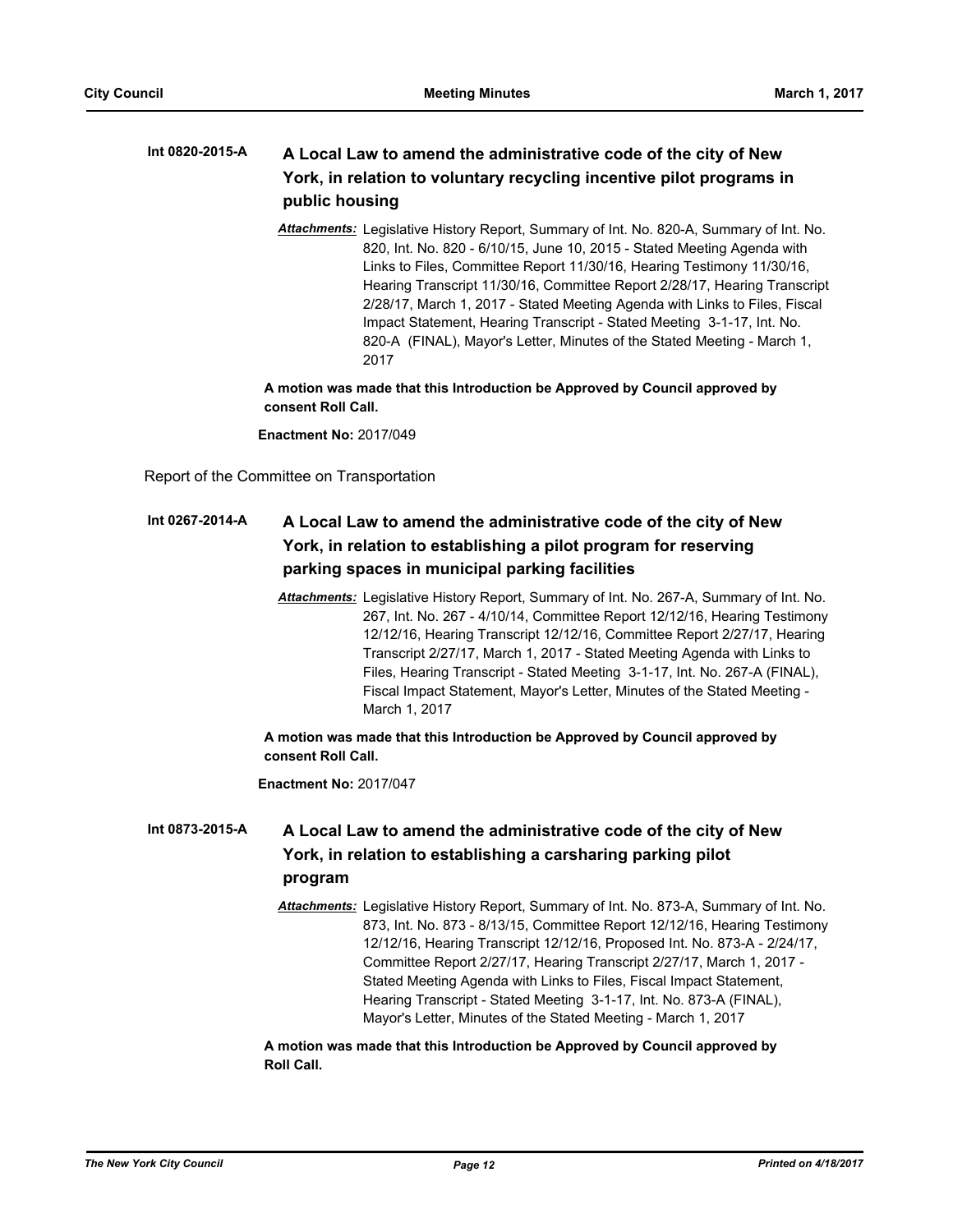| <b>Affirmative: 47 -</b>     |       | Speaker Mark-Viverito, Barron, Borelli, Cabrera, Chin, Cohen,         |
|------------------------------|-------|-----------------------------------------------------------------------|
|                              |       | Constantinides, Cornegy Jr., Crowley, Cumbo, Deutsch, Dromm, Espinal  |
|                              |       | Jr., Eugene, Ferreras-Copeland, Garodnick, Gibson, Greenfield,        |
|                              |       | Grodenchik, Johnson, Kallos, King, Koo, Koslowitz, Lancman, Lander,   |
|                              |       | Levine, Maisel, Matteo, Menchaca, Mendez, Miller, Palma, Perkins,     |
|                              |       | Reynoso, Richards, Rodriguez, Rose, Rosenthal, Salamanca Jr., Torres, |
|                              |       | Treyger, Ulrich, Vacca, Vallone, Van Bramer and Williams              |
|                              |       |                                                                       |
| <b>Negative:</b> 1 - Gentile |       |                                                                       |
| Absent: $1 -$                |       | Mealy                                                                 |
|                              |       |                                                                       |
| <b>Paternity:</b> $1 -$      |       | Levin                                                                 |
|                              |       |                                                                       |
| Medical:                     | $1 -$ | Wills                                                                 |
|                              |       |                                                                       |

**Enactment No:** 2017/050

12. General Orders Calendar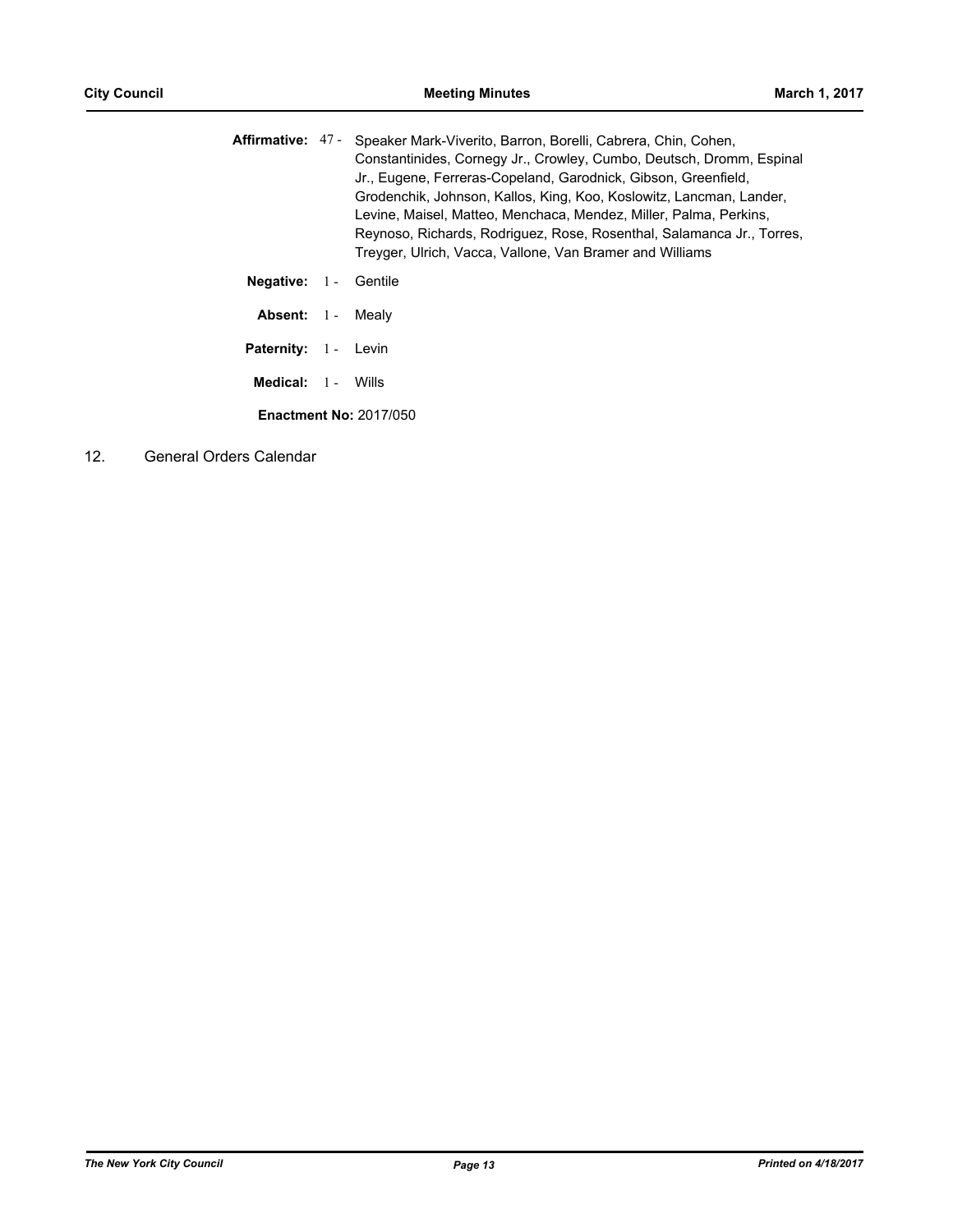# **T2014-0002 Commissioner of Deeds**

*Attachments:* Hearing Transcript - Charter Meeting 1/8/16, Hearing Transcript - Charter Meeting held on 1/8 and 1/22/16, Hearing Transcript - Stated Meeting 1/22/14, Hearing Transcript - Stated Meeting 2-4-14, Hearing Transcript - Stated Meeting 2-26-14, Hearing Transcript - Stated Meeting 3-12-14, Hearing Transcript - Stated Meeting 3-26-14, Hearing Transcript - Stated Meeting 4-10-14, Hearing Transcript - Stated Meeting 4-29-14, Hearing Transcript - Stated Meeting 5-14-14, Hearing Transcript - Stated Meeting 5-29-14, Hearing Transcript - Stated Meeting 6-11-14, Hearing Transcript - Stated Meeting 6-26-14, Hearing Transcript - Stated Meeting 7-24-14, Hearing Transcript - Stated Meeting 8-21-14, Hearing Transcript - Stated Meeting 9-10-14, Hearing Transcript - Stated Meeting 9-23-14, Hearing Transcript - Stated Meeting 10-7-14, Hearing Transcript - Stated Meeting 10-22-14, Hearing Transcript - Stated Meeting 11-13-14, Hearing Transcript - Stated Meeting 11-25-14, Hearing Transcript - Stated Meeting 12-8-14, Hearing Transcript - Stated Meeting 12-17-14, Hearing Transcript - Stated Meeting 1-7-15, Hearing Transcript - Stated Meeting 1-22-15, Hearing Transcript - Stated Meeting 2-12-15, February 26, 2015 - Stated Meeting Agenda with Links to Files, March 11, 2015 - Stated Meeting Agenda with Links to Files, Hearing Transcript - Stated Meeting 2-26-15, Hearing Transcript - Stated Meeting 3-11-15, March 31, 2015 - Stated Meeting Agenda with Links to Files, April 16, 2015 - Stated Meeting Agenda with Links to Files, Hearing Transcript - Stated Meeting 3-31-15, April 28, 2015 - Stated Meeting Agenda with Links to Files, Hearing Transcript - Stated Meeting 4-16-15, Hearing Transcript - Stated Meeting 4-28-15, Hearing Transcript - Stated Meeting 5-14-15, Minutes of the Stated Meeting - April 16, 2015, May 27, 2015 - Stated Meeting Agenda with Links to Files, Hearing Transcript - Stated Meeting 5-27-15, June 10, 2015 - Stated Meeting Agenda with Links to Files, Minutes of the Stated Meeting - April 28, 2015, Minutes of the Stated Meeting - January 22, 2014, Minutes of the Stated Meeting - February 4, 2014, Minutes of the Stated Meeting - February 26, 2014, Minutes of the Stated Meeting - March 12, 2014, Minutes of the Stated Meeting - March 26, 2014, Minutes of the Stated Meeting - April 10, 2014, Minutes of the Stated Meeting - April 29, 2014, Minutes of the Stated Meeting - May 14, 2014, Minutes of the Stated Meeting - May 29, 2014, Minutes of the Stated Meeting - June 11, 2014, Minutes of the Stated Meeting - June 26, 2014, Minutes of the Stated Meeting - July 24, 2014, Minutes of the Stated Meeting - September 23, 2014, Minutes of the Stated Meeting - October 7, 2014, Minutes of the Stated Meeting - October 22, 2014, Minutes of the Stated Meeting - November 13, 2014, Minutes of the Stated Meeting - November 25, 2014, Minutes of the Stated Meeting - December 8, 2014, Minutes of the Stated Meeting - December 17, 2014, Minutes of the Charter Meeting - January 7, 2015, Minutes of the Stated Meeting - January 22, 2015, Minutes of the Stated Meeting - February 12, 2015, Minutes of the Stated Meeting - February 26, 2015, Minutes of the Stated Meeting - March 11, 2015, Minutes of the Stated Meeting - March 31, 2015, Minutes of the Stated Meeting - May 14, 2015, June 26, 2015 - Stated Meeting Agenda with Links to Files, Minutes of the Stated Meeting - May 27, 2015, Hearing Transcript - Stated Meeting 6-10-15, July 23, 2015 - Stated Meeting Agenda with Links to Files, Minutes of the Stated Meeting - June 10, 2015, Minutes of the Stated Meeting - June 10, 2015, Minutes of the Stated Meeting -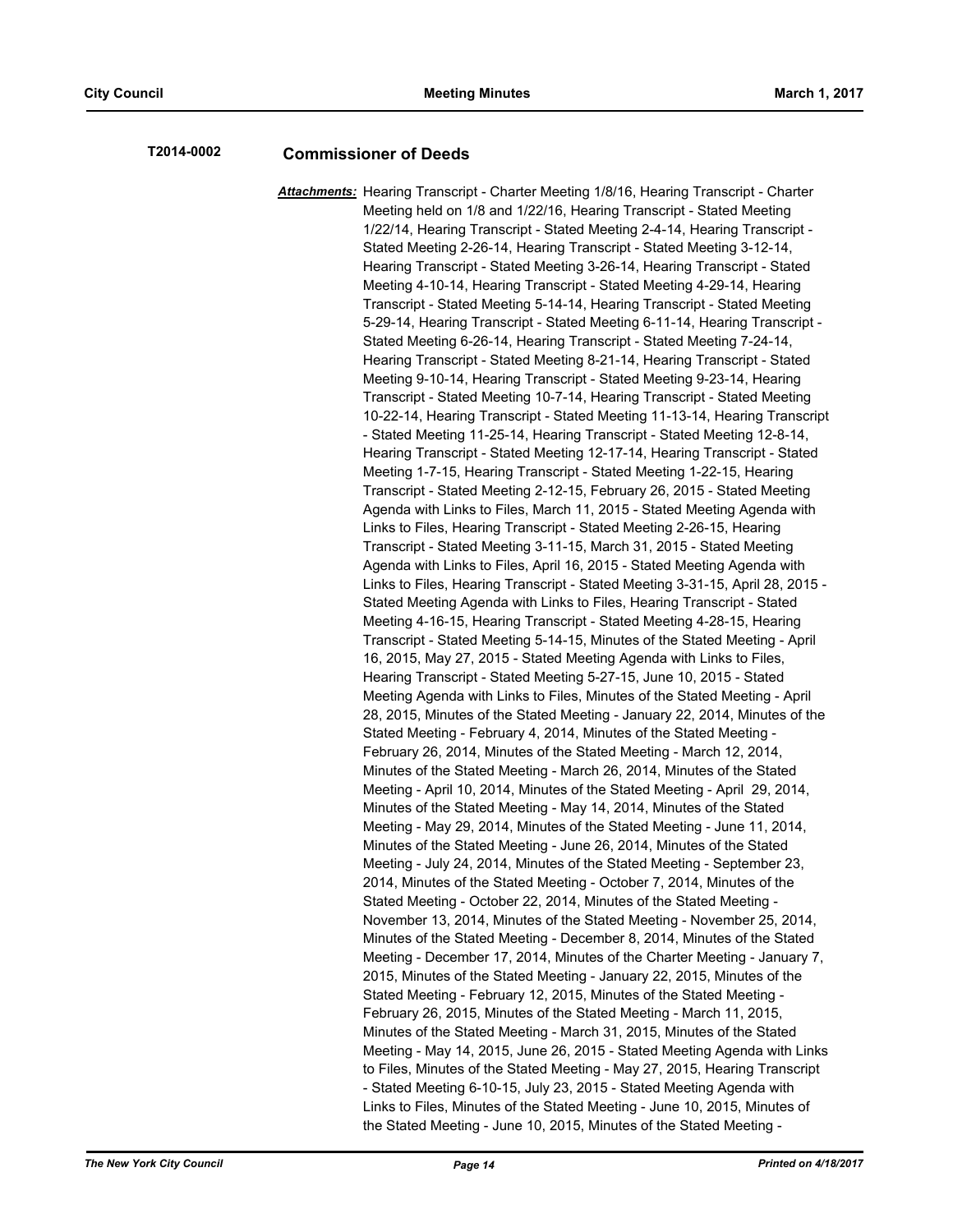Recessed Meeting of June 10, 2015 held on June 26, 2015, Hearing Transcript of the Stated Meeting - July 23, 2015, August 13, 2015 - Stated Meeting Agenda with Links to Files, Hearing Transcript of the Stated Meeting - August 13, 2015, Minutes of the Stated Meeting - June 26, 2015, September 17, 2015 - Stated Meeting Agenda with Links to Files, Hearing Transcript of the Stated Meeting - September 17, 2015, Minutes of the Stated Meeting - July 23, 2015, Minutes of the Stated Meeting - August 13, 2015, September 30, 2015 - Stated Meeting Agenda with Links to Files, Hearing Transcript of the Stated Meeting - September 30, 2015, Hearing Transcript of the Stated Meeting - October 15, 2015, Minutes of the Stated Meeting - September 17, 2015, October 29, 2015 - Stated Meeting Agenda with Links to Files, Hearing Transcript of the Stated Meeting - October 29, 2015, Minutes of the Stated Meeting - September 30, 2015, November 10, 2015 - Stated Meeting Agenda with Links to Files, Hearing Transcript of the Stated Meeting - November 10, 2015, Minutes of the Stated Meeting - October 15, 2015, November 24, 2015 - Stated Meeting Agenda with Links to Files, Minutes of the Stated Meeting - October 29, 2015, December 7, 2015 - Stated Meeting Agenda with Links to Files, Hearing Transcript of the Stated Meeting - November 24, 2015, Minutes of the Stated Meeting - November 10, 2015, December 16, 2015 - Stated Meeting Agenda with Links to Files, Hearing Transcript of the Stated Meeting - December 7, 2015, January 6, 2016 - Charter Meeting Agenda with Links to Files, Hearing Transcript of the Stated Meeting - December 16, 2015, Minutes of the Stated Meeting - November 24, 2015, Hearing Transcript - Charter Meeting 1-6-16, Minutes of the Stated Meeting - December 7, 2015, January 19, 2016 - Stated Meeting Agenda with Links to Files, Minutes of the Stated Meeting - December 16, 2015, Minutes of the Charter Meeting - January 6, 2016, Minutes of the Stated Meeting - January 19, 2016, Hearing Transcript - Stated Meeting 1-19-16, February 5, 2016 - Stated Meeting Agenda with Links to Files, Hearing Transcript - Stated Meeting 2-5-16, Minutes of the Stated Meeting - February 5, 2016, February 24, 2016 - Stated Meeting Agenda with Links to Files, Hearing Transcript - Stated Meeting 2-24-16, March 22, 2016 - Stated Meeting Agenda with Links to Files, Minutes of the Stated Meeting - February 24, 2016, Hearing Transcript - Stated Meeting 3-22-16, Hearing Transcript - Stated Meeting 3-9-16, April 7, 2016 - Stated Meeting Agenda with Links to Files, Hearing Transcript - Stated Meeting 4-7-16, Minutes of the Stated Meeting - March 9, 2016, April 20, 2016 - Stated Meeting Agenda with Links to Files, Minutes of the Stated Meeting - March 22, 2016, May 5, 2016 - Stated Meeting Agenda with Links to Files, Minutes of the Stated Meeting - April 7, 2016, Hearing Transcript - Stated Meeting 5-5-16, Hearing Transcript - Stated Meeting 4-20-16, May 25, 2016 - Stated Meeting Agenda with Links to Files, Hearing Transcript - Stated Meeting 5-25-16, Minutes of the Stated Meeting - April 20, 2016, June 14, 2016 - Stated Meeting Agenda with Links to Files, June 21, 2016 - Stated Meeting Agenda with Links to Files, Minutes of the Stated Meeting - May 5, 2016, Minutes of the Stated Meeting - May 25, 2016, Minutes of the Recessed Meeting of May 25, 2016 held on June 14, 2016, July 14, 2016 - Stated Meeting Agenda with Links to Files, Hearing Transcript - Stated Meeting 6-21-16, Hearing Transcript - Stated Meeting 7-14-16, August 16, 2016 - Stated Meeting Agenda with Links to Files, Minutes of the Stated Meeting - June 14, 2016, Minutes of the Recessed Meeting of June 14, 2016 held on June 21, 2016, Minutes of the Stated Meeting - June 21, 2016, Minutes of the Stated Meeting - July 14, 2016, Hearing Transcript - Stated Meeting 8-16-16, September 14, 2016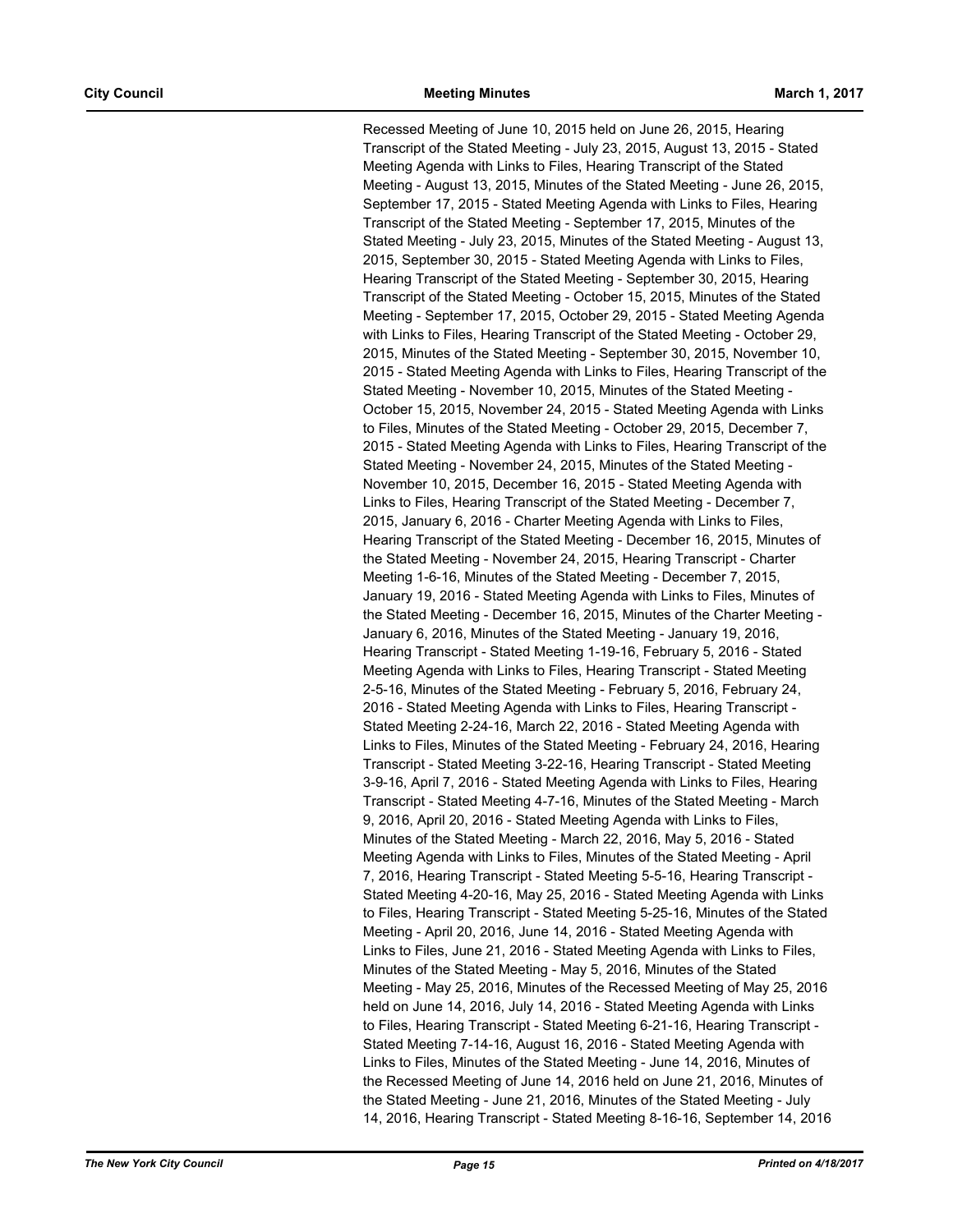- Stated Meeting Agenda with Links to Files, Minutes of the Stated Meeting - August 16, 2016, Hearing Transcript - Stated Meeting 9-14-16, September 28, 2016 - Stated Meeting Agenda with Links to Files, October 13, 2016 - Stated Meeting Agenda with Links to Files, Hearing Transcript - Stated Meeting 9-28-16, Minutes of the Stated Meeting - September 14, 2016, Hearing Transcript - Stated Meeting 10-13-16, Minutes of the Stated Meeting - September 28, 2016, November 16, 2016 - Stated Meeting Agenda with Links to Files, Minutes of the Stated Meeting - October 13, 2016, Hearing Transcript - Stated Meeting 10-27-16, November 29, 2016 - Stated Meeting Agenda with Links to Files, December 6, 2016 - Stated Meeting Agenda with Links to Files, Hearing Transcript - Stated Meeting 11-16-16, December 15, 2016 - Stated Meeting Agenda with Links to Files, Hearing Transcript - Stated Meeting 11-29-16, Hearing Transcript - Stated Meeting 12-6-16, Minutes of the Stated Meeting - November 16, 2016, Hearing Transcript - Charter Meeting 1/4/17, Hearing Transcript - Stated Meeting 12-15-16, January 18, 2017 - Stated Meeting Agenda with Links to Files, Minutes of the Stated Meeting - November 29, 2016, Hearing Transcript - Stated Meeting 1-18-17, Minutes of the Stated Meeting - December 6, 2016, February 1, 2017 - Stated Meeting Agenda with Links to Files, Hearing Transcript - Stated Meeting 2-1-17, Minutes of the Stated Meeting - December 15, 2016, February 15, 2017 - Stated Meeting Agenda with Links to Files, Minutes of the Charter Meeting - January 4, 2017, March 1, 2017 - Stated Meeting Agenda with Links to Files, Hearing Transcript - Stated Meeting 2-15-17, Minutes of the Stated Meeting - January 18, 2017, March 16, 2017 - Stated Meeting Agenda with Links to Files, Hearing Transcript - Stated Meeting 3-1-17, Minutes of the Stated Meeting - October 27, 2016, Minutes of the Stated Meeting - February 1, 2017, April 5, 2017 - Stated Meeting Agenda with Links to Files, Hearing Transcript - Stated Meeting 3-16-17, Minutes of the Stated Meeting - February 15, 2017, Minutes of the Stated Meeting - March 1, 2017

## **A motion was made that this Commissioner of Deeds be Approved, by Council approved by consent Roll Call.**

Coupled on General Order Calendar

Finance

## **Resolution approving the new designation and changes in the designation of certain organizations to receive funding in the Expense Budget Res 1390-2017**

*Attachments:* Committee Report, Complete Package, Charts for Resolution, March 1, 2017 - Stated Meeting Agenda with Links to Files, Hearing Transcript 3/1/17, Hearing Transcript - Stated Meeting 3-1-17, Minutes of the Stated Meeting - March 1, 2017

Health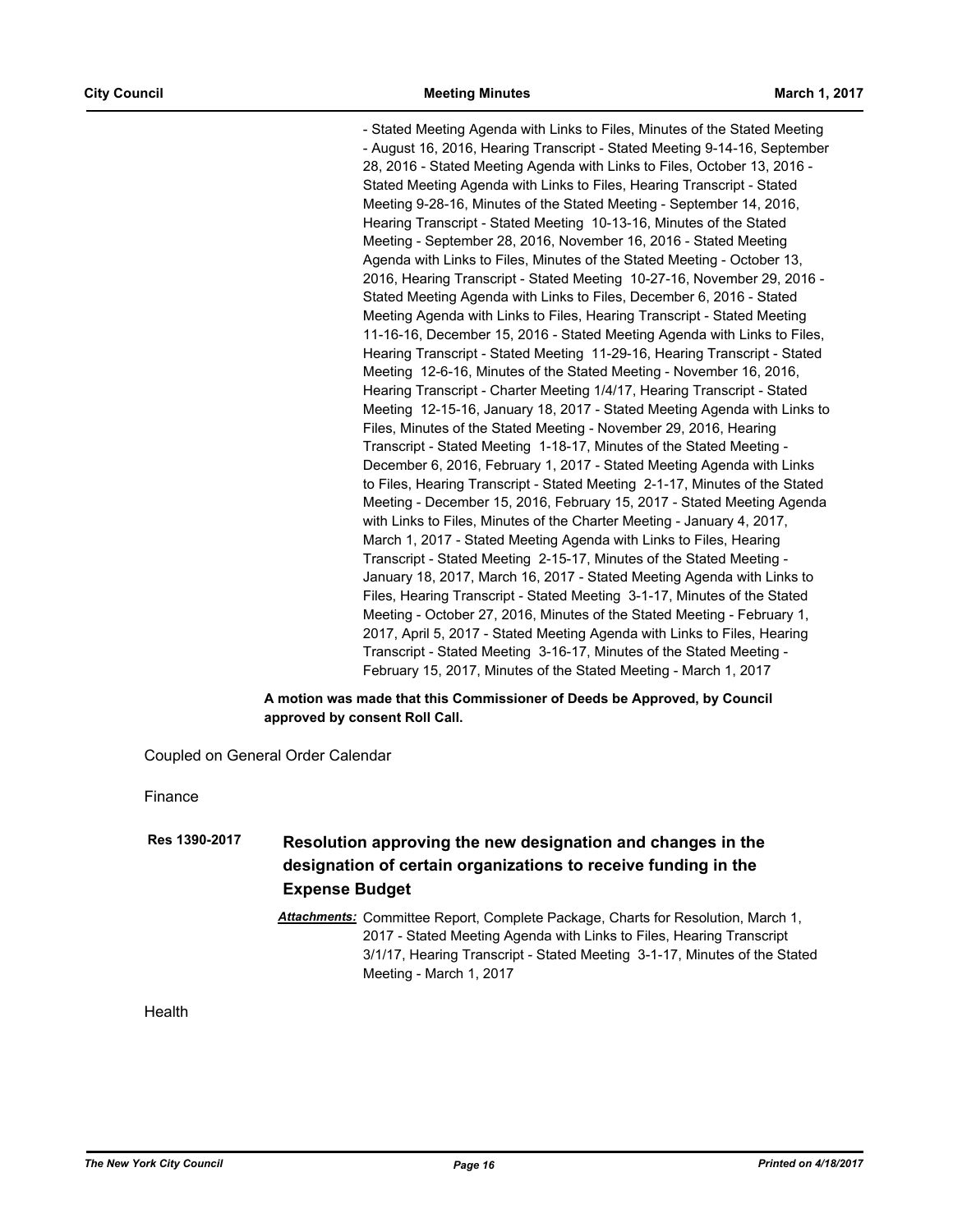#### **A Local Law to amend the administrative code of the city of New York, in relation to reporting on HPV vaccination rates Int 1161-2016-A**

*Attachments:* Legislative History Report, Summary of Int. No. 1161-A, Summary of Int. No. 1161, Int. No. 1161 - 4/20/16, April 20, 2016 - Stated Meeting Agenda with Links to Files, Committee Report 12/7/16, Hearing Testimony 12/7/16, Hearing Transcript 12/7/16, Committee Report 2/28/17, Hearing Transcript 2/28/17, March 1, 2017 - Stated Meeting Agenda with Links to Files, Hearing Transcript - Stated Meeting 3-1-17, Fiscal Impact Statement, Int. No. 1161-A (FINAL), Mayor's Letter, Minutes of the Stated Meeting - March 1, 2017

**Enactment No:** 2017/053

#### **A Local Law to amend the administrative code of the city of New York, in relation to reporting on the use of contraceptive methods Int 1162-2016-A**

*Attachments:* Legislative History Report, Summary of Int. No. 1162-A, Summary of Int. No. 1162, Int. No. 1162 - 4/20/16, April 20, 2016 - Stated Meeting Agenda with Links to Files, Committee Report 12/7/16, Hearing Testimony 12/7/16, Hearing Transcript 12/7/16, Committee Report 2/28/17, Hearing Transcript 2/28/17, March 1, 2017 - Stated Meeting Agenda with Links to Files, Hearing Transcript - Stated Meeting 3-1-17, Fiscal Impact Statement, Int. No. 1162-A (FINAL), Mayor's Letter, Minutes of the Stated Meeting - March 1, 2017

**Enactment No:** 2017/054

#### **A Local Law to amend the administrative code of the city of New York, in relation to requiring the department of health and mental hygiene to issue an annual report on maternal mortality Int 1172-2016-A**

*Attachments:* Legislative History Report, Summary of Int. No. 1172-A, Summary of Int. No. 1172, Int. No. 1172 - 5/5/16, Committee Report 12/7/16, Hearing Transcript 12/7/16, Committee Report 2/28/17, Hearing Transcript 2/28/17, March 1, 2017 - Stated Meeting Agenda with Links to Files, Hearing Transcript - Stated Meeting 3-1-17, Fiscal Impact Statement, Int. No. 1172-A (FINAL), Mayor's Letter, Minutes of the Stated Meeting - March 1, 2017

**Enactment No:** 2017/055

Land Use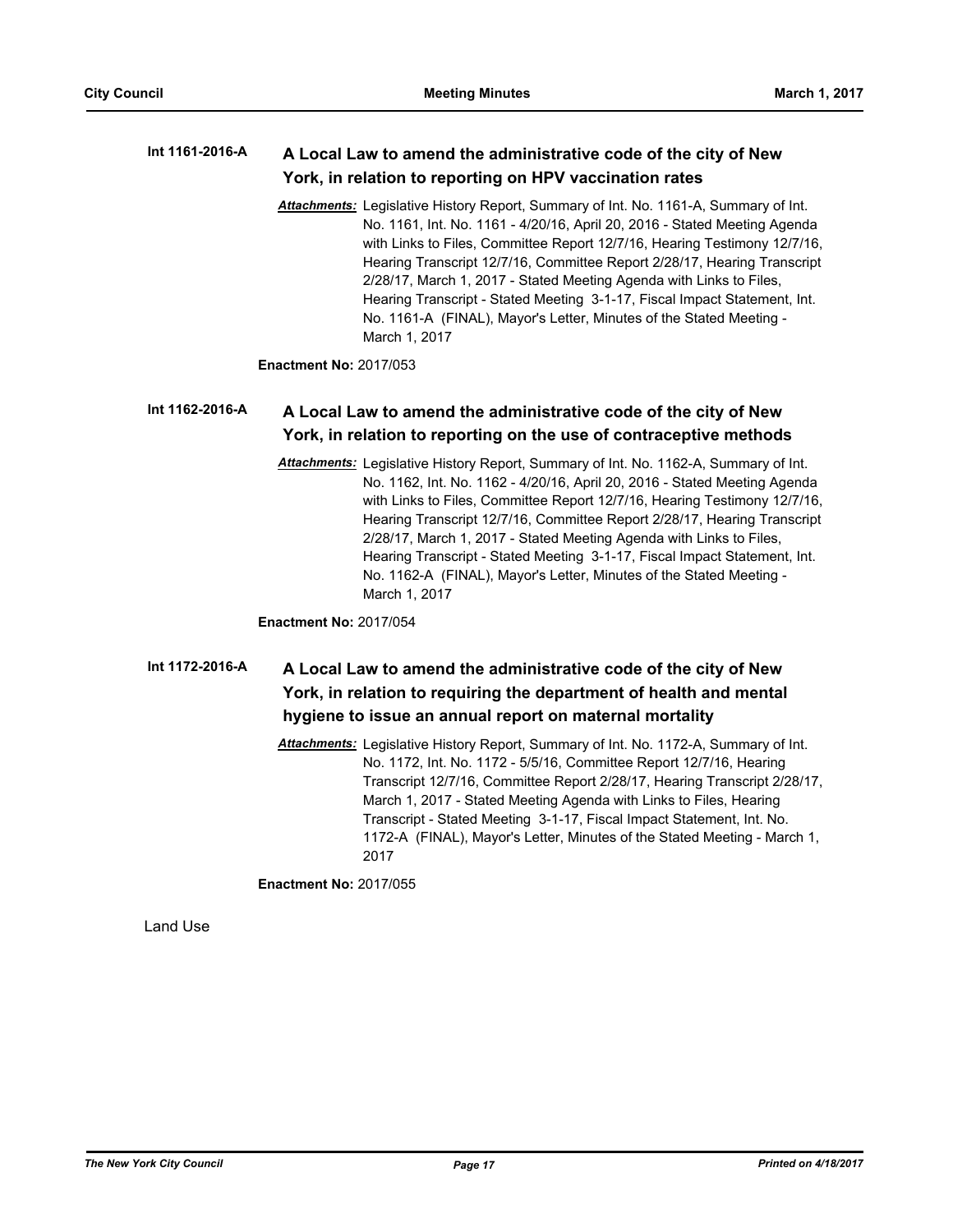| Res 1395-2017 | Resolution approving the petition for the renewal of a revocable<br>consent of an unenclosed sidewalk café located at 365 Park<br>Avenue S, Borough of Manhattan (Non-ULURP No. 20175151<br>TCM; L.U. No. 544).                                                                                                                                                                                                                                                                                     |
|---------------|-----------------------------------------------------------------------------------------------------------------------------------------------------------------------------------------------------------------------------------------------------------------------------------------------------------------------------------------------------------------------------------------------------------------------------------------------------------------------------------------------------|
|               | Attachments: January 18, 2017 - Stated Meeting Agenda with Links to Files, Land Use<br>Calendar - Week of February 27, 2017 - March 3, 2017, March 1, 2017 -<br>Stated Meeting Agenda with Links to Files, Committee Report, Hearing<br>Transcript - Stated Meeting 3-1-17, Minutes of the Stated Meeting - March<br>1, 2017                                                                                                                                                                        |
| Res 1396-2017 | Resolution approving a motion to file pursuant to withdrawal of<br>the application regarding the decision of the City Planning<br>Commission on Application No. N 160254 (A) ZRM, for an<br>amendment of the Zoning Resolution of the City of New York,<br>concerning Article VIII, Chapter 1 (Special Midtown District), to<br>modify the regulations governing the transfer of development<br>rights from listed theaters in Community Districts 4 and 5,<br>Borough of Manhattan (L.U. No. 545). |
|               | Attachments: January 18, 2017 - Stated Meeting Agenda with Links to Files, Hearing<br>Testimony - Zoning 1-24-17, Hearing Transcript - Zoning 1/24/17, Land Use<br>Calendar - Week of January 23, 2017 - January 27, 2017, Land Use<br>Calendar - Week of February 27, 2017 - March 3, 2017, March 1, 2017 -<br>Stated Meeting Agenda with Links to Files, Committee Report, Hearing<br>Transcript - Stated Meeting 3-1-17, Minutes of the Stated Meeting - March<br>1,2017                         |
| Res 1397-2017 | Resolution affirming the designation by the Landmarks<br>Preservation Commission of the 183-195 Broadway Building,<br>located at 183-195 Broadway (aka 833-843 Driggs Avenue) (Tax<br>Map Block 2446, Lot 51), Borough of Brooklyn, Designation List<br>No. 492, LP-1504 (L.U. No. 574; 20175207 HKK; N 170207 HKK).                                                                                                                                                                                |
|               | Attachments: February 15, 2017 - Stated Meeting Agenda with Links to Files, Land Use<br>Calendar - Week of February 27, 2017 - March 3, 2017, March 1, 2017 -<br>Stated Meeting Agenda with Links to Files, Committee Report, Hearing<br>Transcript - Stated Meeting 3-1-17, Minutes of the Stated Meeting - March<br>1, 2017                                                                                                                                                                       |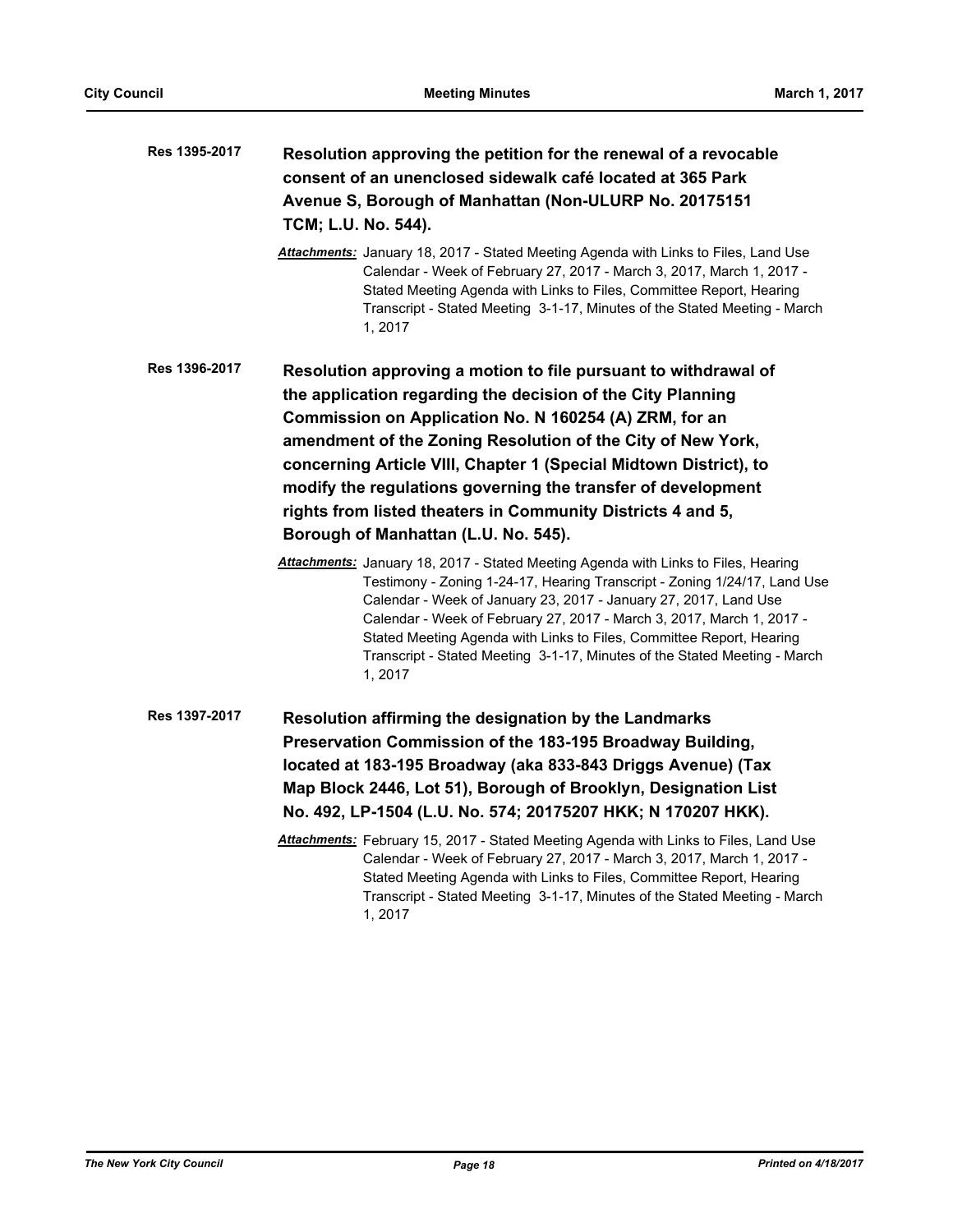| Res 1398-2017        | Resolution affirming the designation by the Landmarks<br>Preservation Commission of St. Barbara's Roman Catholic<br>Church, located at 138 Bleecker Street (aka 122-140 Bleecker<br>Street, and 299-307 Central Avenue) (Tax Map Block 3306, p/o Lot<br>6), Borough of Brooklyn, Designation List No. 492, LP-1201 (L.U.<br>No. 575; 20175208 HKK; N 170208 HKK). |
|----------------------|-------------------------------------------------------------------------------------------------------------------------------------------------------------------------------------------------------------------------------------------------------------------------------------------------------------------------------------------------------------------|
|                      | Attachments: February 15, 2017 - Stated Meeting Agenda with Links to Files, Land Use<br>Calendar - Week of February 27, 2017 - March 3, 2017, March 1, 2017 -<br>Stated Meeting Agenda with Links to Files, Committee Report, Hearing<br>Transcript - Stated Meeting 3-1-17, Minutes of the Stated Meeting - March<br>1, 2017                                     |
| <b>Res 1399-2017</b> | Resolution affirming the designation by the Landmarks<br><b>Preservation Commission of the Excelsior Steam Power</b><br><b>Company Building located at 33-43 Gold Street (Tax Map Block</b><br>77, p/o Lot 24), Borough of Manhattan, Designation List No. 492,<br>LP-0962 (L.U. No. 576; 20175212 HKM; N 170202 HKM).                                            |
|                      | Attachments: February 15, 2017 - Stated Meeting Agenda with Links to Files, Land Use<br>Calendar - Week of February 27, 2017 - March 3, 2017, March 1, 2017 -<br>Stated Meeting Agenda with Links to Files, Committee Report, Hearing<br>Transcript - Stated Meeting 3-1-17, Minutes of the Stated Meeting - March<br>1, 2017                                     |
| <b>Res 1400-2017</b> | Resolution affirming the designation by the Landmarks<br>Preservation Commission of the Bergdorf Goodman Building<br>located at 754 Fifth Avenue (a/k/a 2 West 58th Street) (Tax Map<br>Block 1273, Lot 33), Borough of Manhattan, Designation List No.<br>492, LP-0735 (L.U. No. 577; 20175213 HKM; N 170203 HKM).                                               |
|                      | Attachments: February 15, 2017 - Stated Meeting Agenda with Links to Files, Land Use<br>Calendar - Week of February 27, 2017 - March 3, 2017, March 1, 2017 -<br>Stated Meeting Agenda with Links to Files, Committee Report, Hearing<br>Transcript - Stated Meeting 3-1-17, Minutes of the Stated Meeting - March<br>1, 2017                                     |
| <b>Res 1401-2017</b> | Resolution affirming the designation by the Landmarks<br>Preservation Commission of the 412 East 85th Street House<br>located at 412 East 85th Street (Tax Map Block 1564, Lot 7503),<br>Borough of Manhattan, Designation List No. 492, LP-0592 (L.U.<br>No. 578; 20175214 HKM; N 170204 HKM).                                                                   |
|                      | <b>Attachments:</b> February 15, 2017 - Stated Meeting Agenda with Links to Files, Land Use<br>Calendar - Week of February 27, 2017 - March 3, 2017, March 1, 2017 -<br>Stated Meeting Agenda with Links to Files, Committee Report, Hearing<br>Transcript - Stated Meeting 3-1-17, Minutes of the Stated Meeting - March<br>1, 2017                              |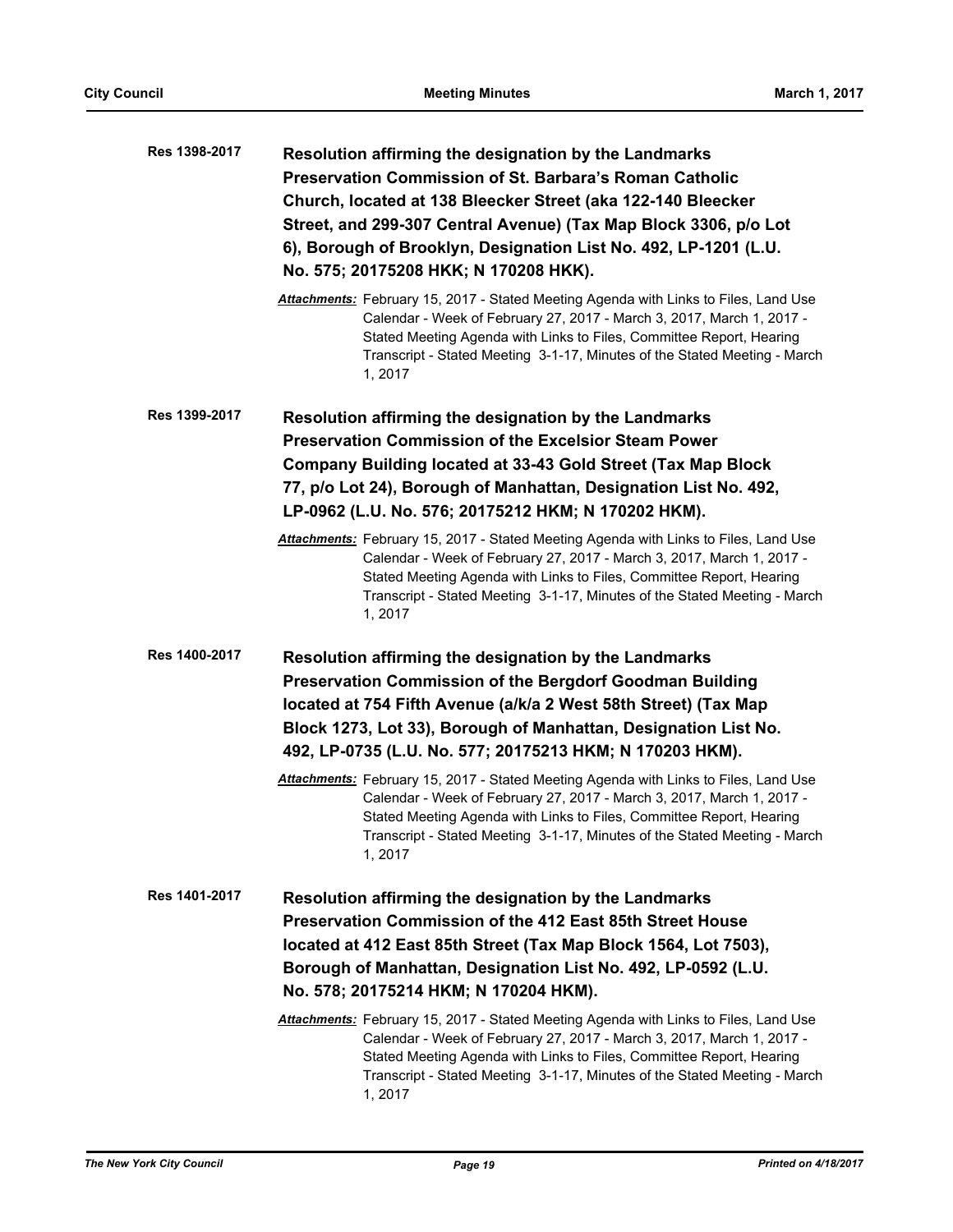| Res 1402-2017                    | Resolution affirming the designation by the Landmarks<br>Preservation Commission of the Brougham Cottage located at<br>4746 Amboy Road (Tax Map Block 5391, Lot 2), Borough of<br>Staten Island, Designation List No. 492, LP-2068 (L.U. No. 583;<br>20175211 HKR; N 170211 HKR).                                                                                                                                                                                                                                                                                                                                                             |
|----------------------------------|-----------------------------------------------------------------------------------------------------------------------------------------------------------------------------------------------------------------------------------------------------------------------------------------------------------------------------------------------------------------------------------------------------------------------------------------------------------------------------------------------------------------------------------------------------------------------------------------------------------------------------------------------|
|                                  | <b>Attachments:</b> February 15, 2017 - Stated Meeting Agenda with Links to Files, Land Use<br>Calendar - Week of February 27, 2017 - March 3, 2017, March 1, 2017 -<br>Stated Meeting Agenda with Links to Files, Committee Report, Hearing<br>Transcript - Stated Meeting 3-1-17, Minutes of the Stated Meeting - March<br>1, 2017                                                                                                                                                                                                                                                                                                          |
| <b>Public Safety</b>             |                                                                                                                                                                                                                                                                                                                                                                                                                                                                                                                                                                                                                                               |
| Int 1280-2016-B                  | A Local Law to amend the administrative code of the city of New<br>York, in relation to requiring the police department to share<br>collision reports digitally                                                                                                                                                                                                                                                                                                                                                                                                                                                                               |
|                                  | Attachments: Legislative History Report, Summary of Int. No. 1280-B, Summary of Int.<br>No. 1280-A, Summary of Int. No. 1280, Int. No. 1280 - 9/28/16, September<br>28, 2016 - Stated Meeting Agenda with Links to Files, Proposed Int. No.<br>1280-A - 1/17/17, Committee Report 1/26/17, Hearing Testimony 1/26/17,<br>Hearing Transcript 1/26/17, Committee Report 2/28/17, Hearing Transcript<br>2/28/17, March 1, 2017 - Stated Meeting Agenda with Links to Files,<br>Hearing Transcript - Stated Meeting 3-1-17, Fiscal Impact Statement, Int.<br>No. 1280-B (FINAL), Mayor's Letter, Minutes of the Stated Meeting -<br>March 1, 2017 |
|                                  | <b>Enactment No: 2017/057</b>                                                                                                                                                                                                                                                                                                                                                                                                                                                                                                                                                                                                                 |
| Rules, Privileges, and Elections |                                                                                                                                                                                                                                                                                                                                                                                                                                                                                                                                                                                                                                               |

**Resolution approving changes in Membership to certain Standing Committees, Subcommittee and Chair. Res 1391-2017**

> *Attachments:* March 1, 2017 - Stated Meeting Agenda with Links to Files, Standing Committees of the Council, Committee Report, Hearing Transcript, Hearing Transcript - Stated Meeting 3-1-17, Minutes of the Stated Meeting - March 1, 2017

**RESOLUTION APPROVING THE APPOINTMENT BY THE MAYOR OF JEFFREY D. FRIEDLANDER AS A MEMBER OF THE NEW YORK CITY CONFLICTS OF INTEREST BOARD. Res 1403-2017**

> *Attachments:* Appointment Letter, February 1, 2017 - Stated Meeting Agenda with Links to Files, Hearing Transcript - Stated Meeting 2-1-17, Committee Report, March 1, 2017 - Stated Meeting Agenda with Links to Files, Hearing Transcript - Stated Meeting 3-1-17, Minutes of the Stated Meeting - March 1, 2017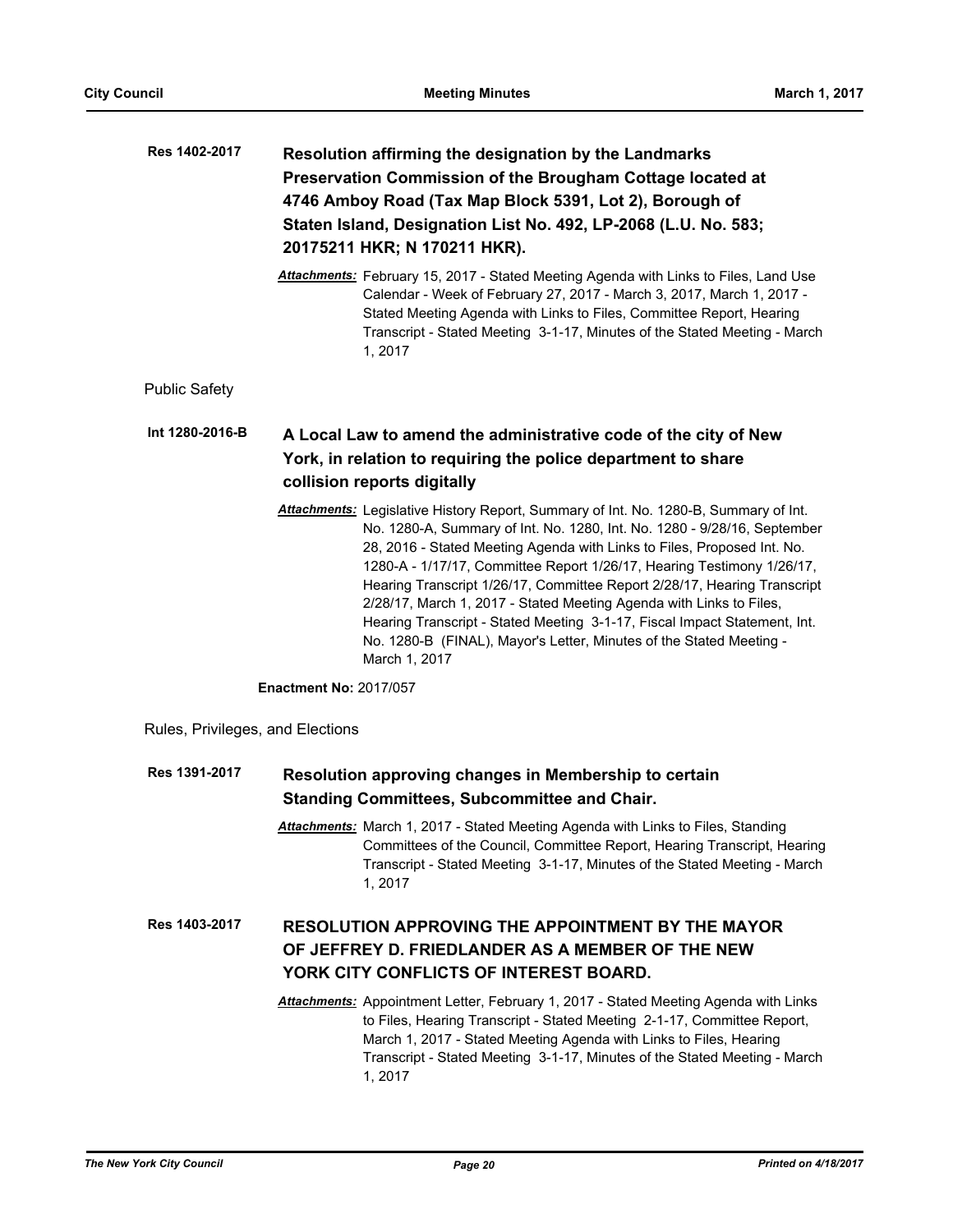| <b>Res 1404-2017</b> | <b>RESOLUTION APPROVING THE RE-APPOINTMENT BY THE</b><br><b>COUNCIL OF MALINI CADAMBI-DANIEL AS A MEMBER OF THE</b><br><b>EQUAL EMPLOYMENT PRACTICES COMMISSION.</b>                                                                                                                                                                                                                                                                                                                                                                                                 |
|----------------------|----------------------------------------------------------------------------------------------------------------------------------------------------------------------------------------------------------------------------------------------------------------------------------------------------------------------------------------------------------------------------------------------------------------------------------------------------------------------------------------------------------------------------------------------------------------------|
|                      | Attachments: Committee Report, March 1, 2017 - Stated Meeting Agenda with Links to<br>Files, Hearing Transcript - Stated Meeting 3-1-17, Minutes of the Stated<br>Meeting - March 1, 2017                                                                                                                                                                                                                                                                                                                                                                            |
| Int 0820-2015-A      | A Local Law to amend the administrative code of the city of New<br>York, in relation to voluntary recycling incentive pilot programs in                                                                                                                                                                                                                                                                                                                                                                                                                              |
|                      | public housing                                                                                                                                                                                                                                                                                                                                                                                                                                                                                                                                                       |
|                      | Attachments: Legislative History Report, Summary of Int. No. 820-A, Summary of Int. No.<br>820, Int. No. 820 - 6/10/15, June 10, 2015 - Stated Meeting Agenda with<br>Links to Files, Committee Report 11/30/16, Hearing Testimony 11/30/16,<br>Hearing Transcript 11/30/16, Committee Report 2/28/17, Hearing Transcript<br>2/28/17, March 1, 2017 - Stated Meeting Agenda with Links to Files, Fiscal<br>Impact Statement, Hearing Transcript - Stated Meeting 3-1-17, Int. No.<br>820-A (FINAL), Mayor's Letter, Minutes of the Stated Meeting - March 1,<br>2017 |
|                      | <b>Enactment No: 2017/049</b>                                                                                                                                                                                                                                                                                                                                                                                                                                                                                                                                        |
| Transportation       |                                                                                                                                                                                                                                                                                                                                                                                                                                                                                                                                                                      |
| Int 0267-2014-A      | A Local Law to amend the administrative code of the city of New<br>York, in relation to establishing a pilot program for reserving<br>parking spaces in municipal parking facilities                                                                                                                                                                                                                                                                                                                                                                                 |
|                      | Attachments: Legislative History Report, Summary of Int. No. 267-A, Summary of Int. No.<br>267, Int. No. 267 - 4/10/14, Committee Report 12/12/16, Hearing Testimony<br>12/12/16, Hearing Transcript 12/12/16, Committee Report 2/27/17, Hearing<br>Transcript 2/27/17, March 1, 2017 - Stated Meeting Agenda with Links to<br>Files, Hearing Transcript - Stated Meeting 3-1-17, Int. No. 267-A (FINAL),<br>Fiscal Impact Statement, Mayor's Letter, Minutes of the Stated Meeting -<br>March 1, 2017                                                               |
|                      | <b>Enactment No: 2017/047</b>                                                                                                                                                                                                                                                                                                                                                                                                                                                                                                                                        |
| Int 0873-2015-A      | A Local Law to amend the administrative code of the city of New<br>York, in relation to establishing a carsharing parking pilot<br>program                                                                                                                                                                                                                                                                                                                                                                                                                           |
|                      | Attachments: Legislative History Report, Summary of Int. No. 873-A, Summary of Int. No.<br>873, Int. No. 873 - 8/13/15, Committee Report 12/12/16, Hearing Testimony<br>12/12/16, Hearing Transcript 12/12/16, Proposed Int. No. 873-A - 2/24/17,<br>Committee Report 2/27/17, Hearing Transcript 2/27/17, March 1, 2017 -<br>Stated Meeting Agenda with Links to Files, Fiscal Impact Statement,<br>Hearing Transcript - Stated Meeting 3-1-17, Int. No. 873-A (FINAL),<br>Mayor's Letter, Minutes of the Stated Meeting - March 1, 2017                            |

**Enactment No:** 2017/050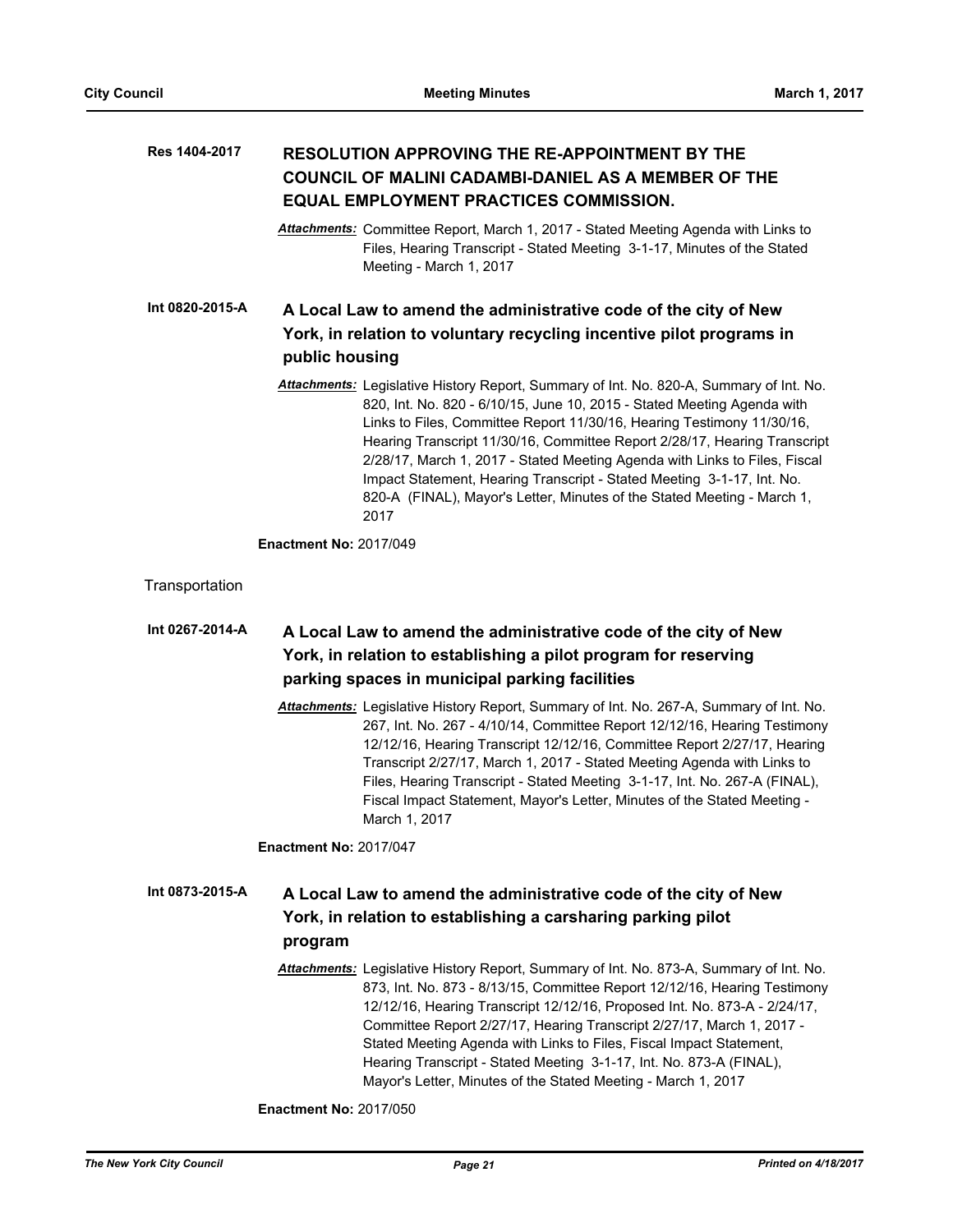General Order Calendar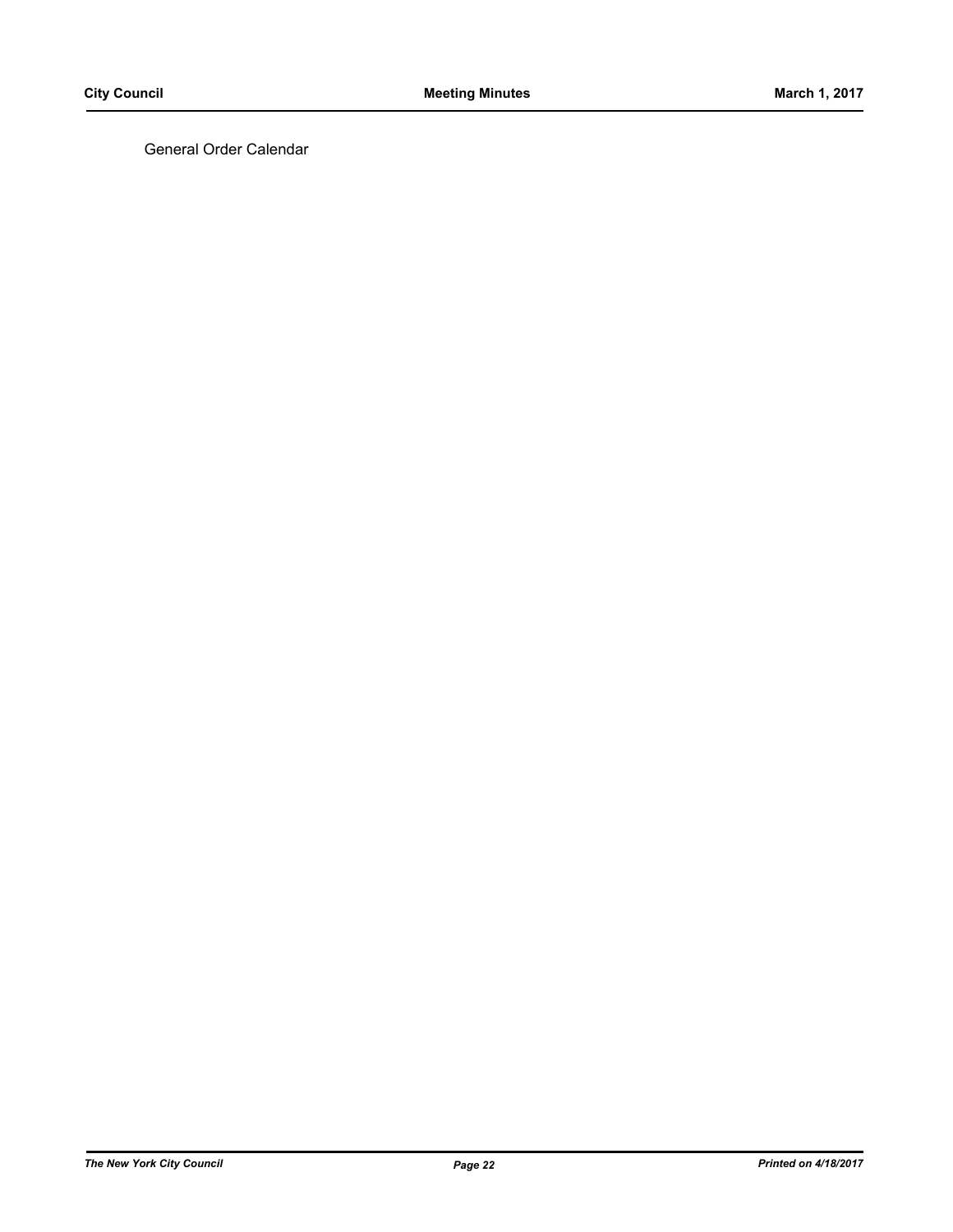# **T2014-0002 Commissioner of Deeds**

*Attachments:* Hearing Transcript - Charter Meeting 1/8/16, Hearing Transcript - Charter Meeting held on 1/8 and 1/22/16, Hearing Transcript - Stated Meeting 1/22/14, Hearing Transcript - Stated Meeting 2-4-14, Hearing Transcript - Stated Meeting 2-26-14, Hearing Transcript - Stated Meeting 3-12-14, Hearing Transcript - Stated Meeting 3-26-14, Hearing Transcript - Stated Meeting 4-10-14, Hearing Transcript - Stated Meeting 4-29-14, Hearing Transcript - Stated Meeting 5-14-14, Hearing Transcript - Stated Meeting 5-29-14, Hearing Transcript - Stated Meeting 6-11-14, Hearing Transcript - Stated Meeting 6-26-14, Hearing Transcript - Stated Meeting 7-24-14, Hearing Transcript - Stated Meeting 8-21-14, Hearing Transcript - Stated Meeting 9-10-14, Hearing Transcript - Stated Meeting 9-23-14, Hearing Transcript - Stated Meeting 10-7-14, Hearing Transcript - Stated Meeting 10-22-14, Hearing Transcript - Stated Meeting 11-13-14, Hearing Transcript - Stated Meeting 11-25-14, Hearing Transcript - Stated Meeting 12-8-14, Hearing Transcript - Stated Meeting 12-17-14, Hearing Transcript - Stated Meeting 1-7-15, Hearing Transcript - Stated Meeting 1-22-15, Hearing Transcript - Stated Meeting 2-12-15, February 26, 2015 - Stated Meeting Agenda with Links to Files, March 11, 2015 - Stated Meeting Agenda with Links to Files, Hearing Transcript - Stated Meeting 2-26-15, Hearing Transcript - Stated Meeting 3-11-15, March 31, 2015 - Stated Meeting Agenda with Links to Files, April 16, 2015 - Stated Meeting Agenda with Links to Files, Hearing Transcript - Stated Meeting 3-31-15, April 28, 2015 - Stated Meeting Agenda with Links to Files, Hearing Transcript - Stated Meeting 4-16-15, Hearing Transcript - Stated Meeting 4-28-15, Hearing Transcript - Stated Meeting 5-14-15, Minutes of the Stated Meeting - April 16, 2015, May 27, 2015 - Stated Meeting Agenda with Links to Files, Hearing Transcript - Stated Meeting 5-27-15, June 10, 2015 - Stated Meeting Agenda with Links to Files, Minutes of the Stated Meeting - April 28, 2015, Minutes of the Stated Meeting - January 22, 2014, Minutes of the Stated Meeting - February 4, 2014, Minutes of the Stated Meeting - February 26, 2014, Minutes of the Stated Meeting - March 12, 2014, Minutes of the Stated Meeting - March 26, 2014, Minutes of the Stated Meeting - April 10, 2014, Minutes of the Stated Meeting - April 29, 2014, Minutes of the Stated Meeting - May 14, 2014, Minutes of the Stated Meeting - May 29, 2014, Minutes of the Stated Meeting - June 11, 2014, Minutes of the Stated Meeting - June 26, 2014, Minutes of the Stated Meeting - July 24, 2014, Minutes of the Stated Meeting - September 23, 2014, Minutes of the Stated Meeting - October 7, 2014, Minutes of the Stated Meeting - October 22, 2014, Minutes of the Stated Meeting - November 13, 2014, Minutes of the Stated Meeting - November 25, 2014, Minutes of the Stated Meeting - December 8, 2014, Minutes of the Stated Meeting - December 17, 2014, Minutes of the Charter Meeting - January 7, 2015, Minutes of the Stated Meeting - January 22, 2015, Minutes of the Stated Meeting - February 12, 2015, Minutes of the Stated Meeting - February 26, 2015, Minutes of the Stated Meeting - March 11, 2015, Minutes of the Stated Meeting - March 31, 2015, Minutes of the Stated Meeting - May 14, 2015, June 26, 2015 - Stated Meeting Agenda with Links to Files, Minutes of the Stated Meeting - May 27, 2015, Hearing Transcript - Stated Meeting 6-10-15, July 23, 2015 - Stated Meeting Agenda with Links to Files, Minutes of the Stated Meeting - June 10, 2015, Minutes of the Stated Meeting - June 10, 2015, Minutes of the Stated Meeting -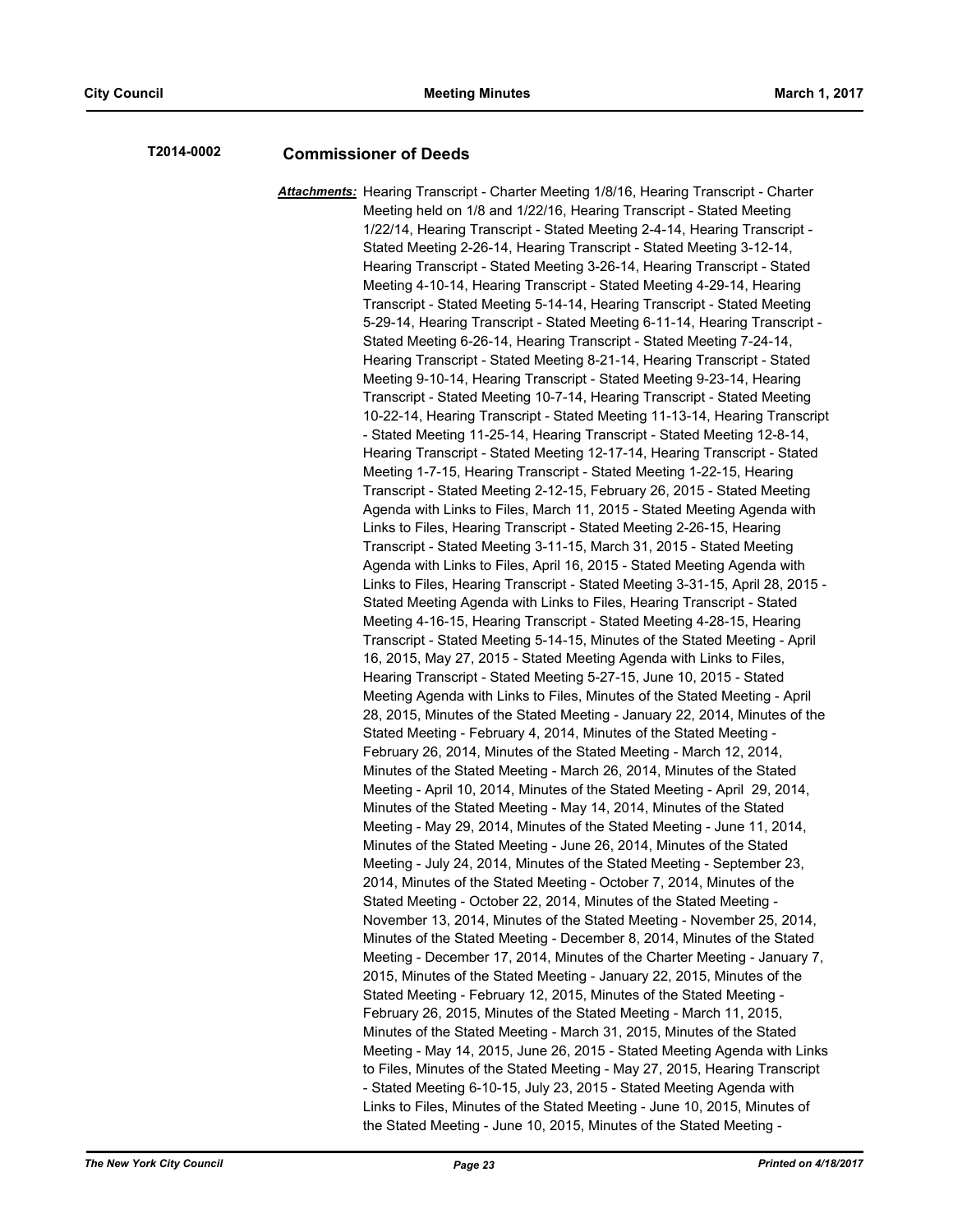Recessed Meeting of June 10, 2015 held on June 26, 2015, Hearing Transcript of the Stated Meeting - July 23, 2015, August 13, 2015 - Stated Meeting Agenda with Links to Files, Hearing Transcript of the Stated Meeting - August 13, 2015, Minutes of the Stated Meeting - June 26, 2015, September 17, 2015 - Stated Meeting Agenda with Links to Files, Hearing Transcript of the Stated Meeting - September 17, 2015, Minutes of the Stated Meeting - July 23, 2015, Minutes of the Stated Meeting - August 13, 2015, September 30, 2015 - Stated Meeting Agenda with Links to Files, Hearing Transcript of the Stated Meeting - September 30, 2015, Hearing Transcript of the Stated Meeting - October 15, 2015, Minutes of the Stated Meeting - September 17, 2015, October 29, 2015 - Stated Meeting Agenda with Links to Files, Hearing Transcript of the Stated Meeting - October 29, 2015, Minutes of the Stated Meeting - September 30, 2015, November 10, 2015 - Stated Meeting Agenda with Links to Files, Hearing Transcript of the Stated Meeting - November 10, 2015, Minutes of the Stated Meeting - October 15, 2015, November 24, 2015 - Stated Meeting Agenda with Links to Files, Minutes of the Stated Meeting - October 29, 2015, December 7, 2015 - Stated Meeting Agenda with Links to Files, Hearing Transcript of the Stated Meeting - November 24, 2015, Minutes of the Stated Meeting - November 10, 2015, December 16, 2015 - Stated Meeting Agenda with Links to Files, Hearing Transcript of the Stated Meeting - December 7, 2015, January 6, 2016 - Charter Meeting Agenda with Links to Files, Hearing Transcript of the Stated Meeting - December 16, 2015, Minutes of the Stated Meeting - November 24, 2015, Hearing Transcript - Charter Meeting 1-6-16, Minutes of the Stated Meeting - December 7, 2015, January 19, 2016 - Stated Meeting Agenda with Links to Files, Minutes of the Stated Meeting - December 16, 2015, Minutes of the Charter Meeting - January 6, 2016, Minutes of the Stated Meeting - January 19, 2016, Hearing Transcript - Stated Meeting 1-19-16, February 5, 2016 - Stated Meeting Agenda with Links to Files, Hearing Transcript - Stated Meeting 2-5-16, Minutes of the Stated Meeting - February 5, 2016, February 24, 2016 - Stated Meeting Agenda with Links to Files, Hearing Transcript - Stated Meeting 2-24-16, March 22, 2016 - Stated Meeting Agenda with Links to Files, Minutes of the Stated Meeting - February 24, 2016, Hearing Transcript - Stated Meeting 3-22-16, Hearing Transcript - Stated Meeting 3-9-16, April 7, 2016 - Stated Meeting Agenda with Links to Files, Hearing Transcript - Stated Meeting 4-7-16, Minutes of the Stated Meeting - March 9, 2016, April 20, 2016 - Stated Meeting Agenda with Links to Files, Minutes of the Stated Meeting - March 22, 2016, May 5, 2016 - Stated Meeting Agenda with Links to Files, Minutes of the Stated Meeting - April 7, 2016, Hearing Transcript - Stated Meeting 5-5-16, Hearing Transcript - Stated Meeting 4-20-16, May 25, 2016 - Stated Meeting Agenda with Links to Files, Hearing Transcript - Stated Meeting 5-25-16, Minutes of the Stated Meeting - April 20, 2016, June 14, 2016 - Stated Meeting Agenda with Links to Files, June 21, 2016 - Stated Meeting Agenda with Links to Files, Minutes of the Stated Meeting - May 5, 2016, Minutes of the Stated Meeting - May 25, 2016, Minutes of the Recessed Meeting of May 25, 2016 held on June 14, 2016, July 14, 2016 - Stated Meeting Agenda with Links to Files, Hearing Transcript - Stated Meeting 6-21-16, Hearing Transcript - Stated Meeting 7-14-16, August 16, 2016 - Stated Meeting Agenda with Links to Files, Minutes of the Stated Meeting - June 14, 2016, Minutes of the Recessed Meeting of June 14, 2016 held on June 21, 2016, Minutes of the Stated Meeting - June 21, 2016, Minutes of the Stated Meeting - July 14, 2016, Hearing Transcript - Stated Meeting 8-16-16, September 14, 2016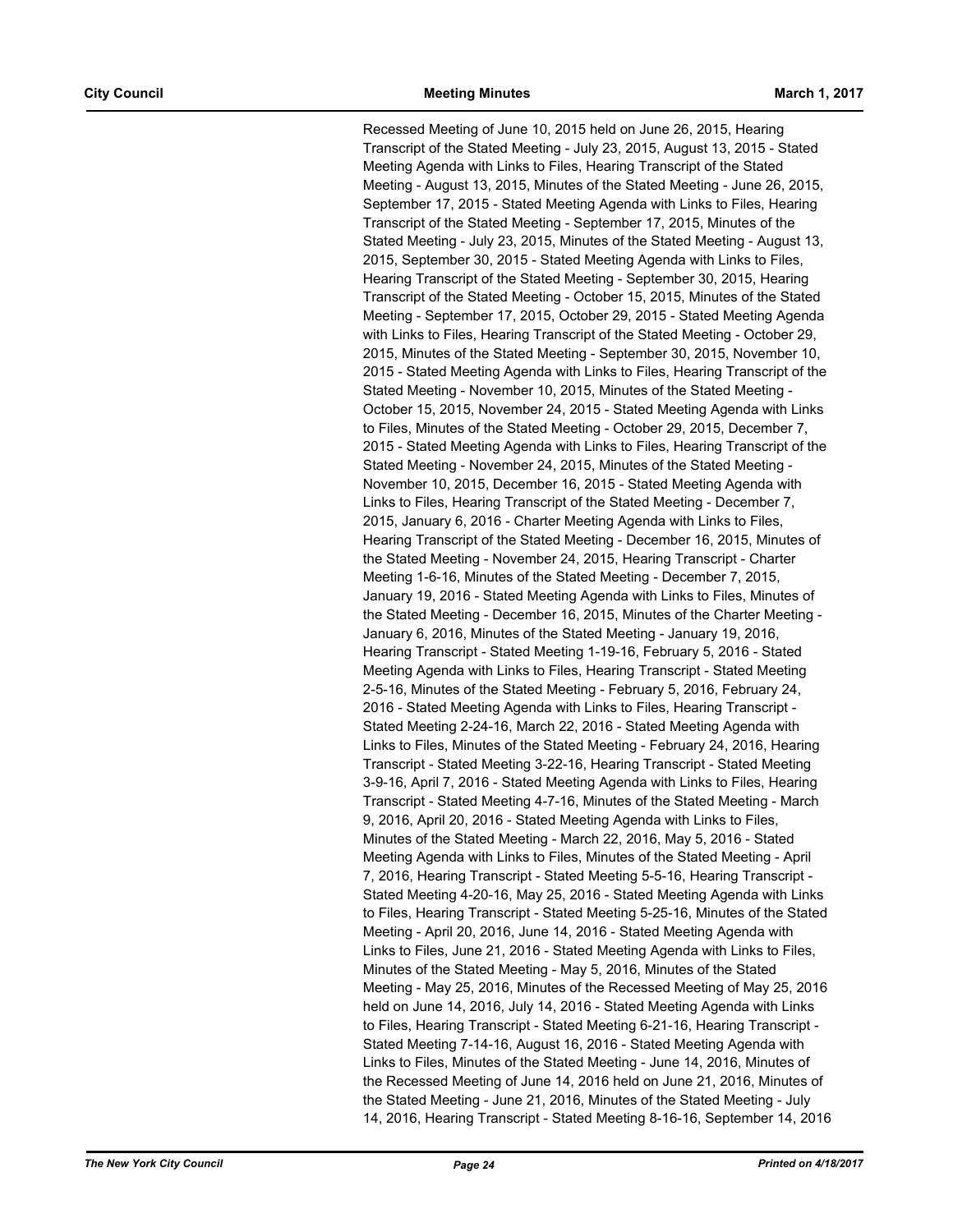- Stated Meeting Agenda with Links to Files, Minutes of the Stated Meeting - August 16, 2016, Hearing Transcript - Stated Meeting 9-14-16, September 28, 2016 - Stated Meeting Agenda with Links to Files, October 13, 2016 - Stated Meeting Agenda with Links to Files, Hearing Transcript - Stated Meeting 9-28-16, Minutes of the Stated Meeting - September 14, 2016, Hearing Transcript - Stated Meeting 10-13-16, Minutes of the Stated Meeting - September 28, 2016, November 16, 2016 - Stated Meeting Agenda with Links to Files, Minutes of the Stated Meeting - October 13, 2016, Hearing Transcript - Stated Meeting 10-27-16, November 29, 2016 - Stated Meeting Agenda with Links to Files, December 6, 2016 - Stated Meeting Agenda with Links to Files, Hearing Transcript - Stated Meeting 11-16-16, December 15, 2016 - Stated Meeting Agenda with Links to Files, Hearing Transcript - Stated Meeting 11-29-16, Hearing Transcript - Stated Meeting 12-6-16, Minutes of the Stated Meeting - November 16, 2016, Hearing Transcript - Charter Meeting 1/4/17, Hearing Transcript - Stated Meeting 12-15-16, January 18, 2017 - Stated Meeting Agenda with Links to Files, Minutes of the Stated Meeting - November 29, 2016, Hearing Transcript - Stated Meeting 1-18-17, Minutes of the Stated Meeting - December 6, 2016, February 1, 2017 - Stated Meeting Agenda with Links to Files, Hearing Transcript - Stated Meeting 2-1-17, Minutes of the Stated Meeting - December 15, 2016, February 15, 2017 - Stated Meeting Agenda with Links to Files, Minutes of the Charter Meeting - January 4, 2017, March 1, 2017 - Stated Meeting Agenda with Links to Files, Hearing Transcript - Stated Meeting 2-15-17, Minutes of the Stated Meeting - January 18, 2017, March 16, 2017 - Stated Meeting Agenda with Links to Files, Hearing Transcript - Stated Meeting 3-1-17, Minutes of the Stated Meeting - October 27, 2016, Minutes of the Stated Meeting - February 1, 2017, April 5, 2017 - Stated Meeting Agenda with Links to Files, Hearing Transcript - Stated Meeting 3-16-17, Minutes of the Stated Meeting - February 15, 2017, Minutes of the Stated Meeting - March 1, 2017

*The Public Advocate (Ms. James) put the question whether the Council would agree with and adopt such reports, which were decided in the affirmative by the following vote:*

Passed The Consent Agenda

### **A motion was made that these files be approved by consent vote.**

- **Affirmative:** Speaker Mark-Viverito, Barron, Borelli, Cabrera, Chin, Cohen, Constantinides, Cornegy Jr., Crowley, Cumbo, Deutsch, Dromm, Espinal Jr., Eugene, Ferreras-Copeland, Garodnick, Gentile, Gibson, Greenfield, Grodenchik, Johnson, Kallos, King, Koo, Koslowitz, Lancman, Lander, Levine, Maisel, Matteo, Menchaca, Mendez, Miller, Palma, Perkins, Reynoso, Richards, Rodriguez, Rose, Rosenthal, Salamanca Jr., Torres, Treyger, Ulrich, Vacca, Vallone, Van Bramer and Williams Affirmative: 48 -
	- Absent: 1 Mealy
	- Paternity: 1 Levin
	- **Medical:** 1 Wills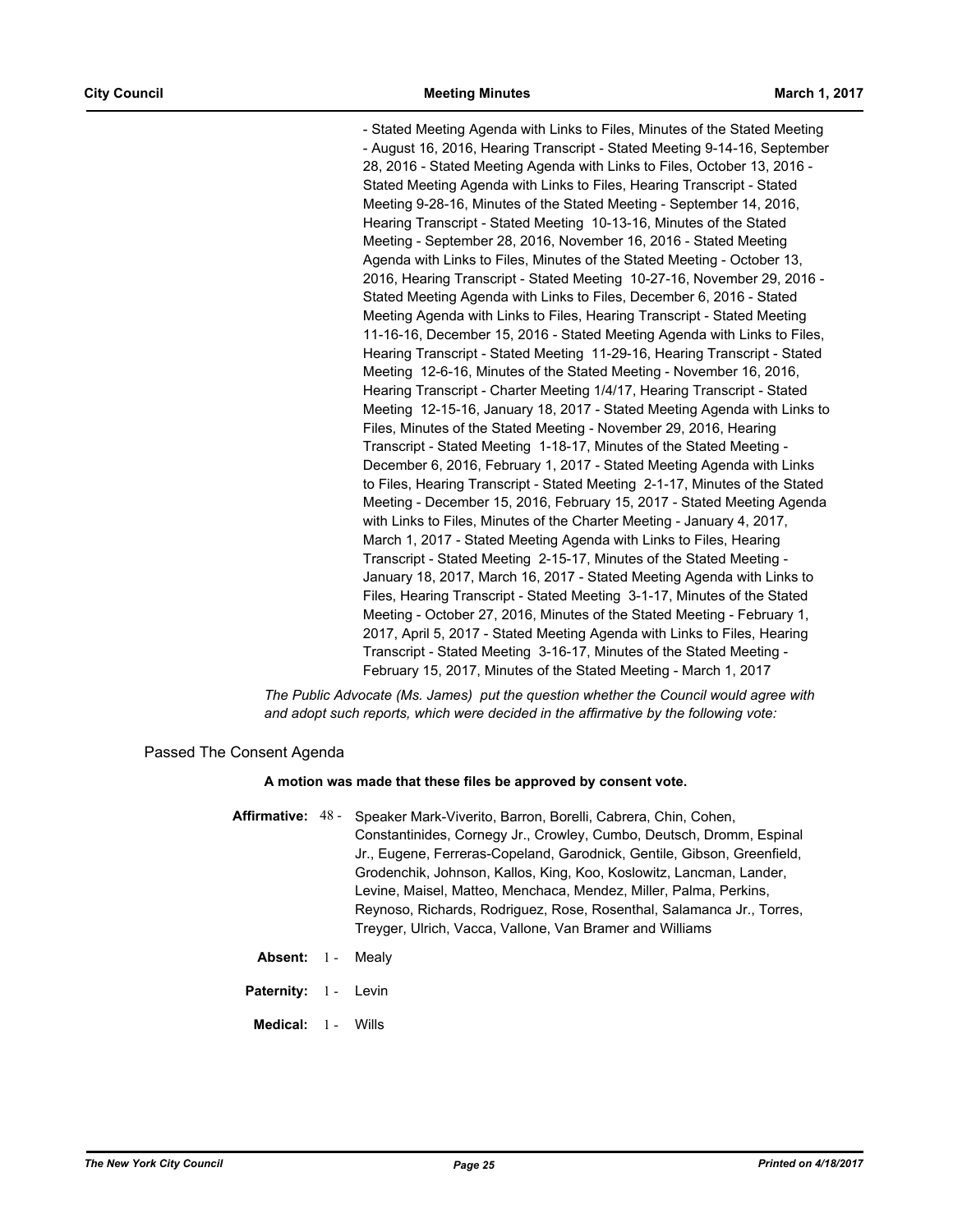*The following files were removed from the General Order Calendar and voted separately:*

*Int No. 873-A, 47-1-0 (Negative: CM Gentile)*

*See files for individual votes.*

- Introduction & Reading of Bills See Attached 13.
- 14. Discussion of Resolutions
- 15. Resolutions

*None*

- 16. General Discussion
- 17. Extension of Remarks

INTRODUCTION AND READING OF BILLS

# **A Local Law to amend the administrative code of the city of New York, in relation to designating expanded polystyrene as recyclable and repealing sections 16-324(f) and 16-329 of the administrative code of the city of New York Int 1480-2017**

- *Sponsors:* By Council Members Cabrera, Richards, Koslowitz, Gentile, Crowley, Palma, Mendez, Mealy, Gibson, Salamanca Jr., King, Levin and Borelli
- *Attachments:* Summary of Int. No. 1480, Int. No. 1480, March 1, 2017 Stated Meeting Agenda with Links to Files

**This Introduction was Referred to Comm by Council to the Committee on Sanitation and Solid Waste Management**

**A Local Law to amend the administrative code of the city of New York, in relation to requiring all NYPD officers to receive sensitivity training to assist them in responding to victims of gender-based street harassment and sexual assault Int 1481-2017**

- *Sponsors:* By Council Members Cumbo, Gibson, Rosenthal, Gentile, Levin and Cohen
- *Attachments:* Summary of Int. No. 1481, Int. No. 1481, March 1, 2017 Stated Meeting Agenda with Links to Files

**This Introduction was Referred to Comm by Council to the Committee on Public Safety**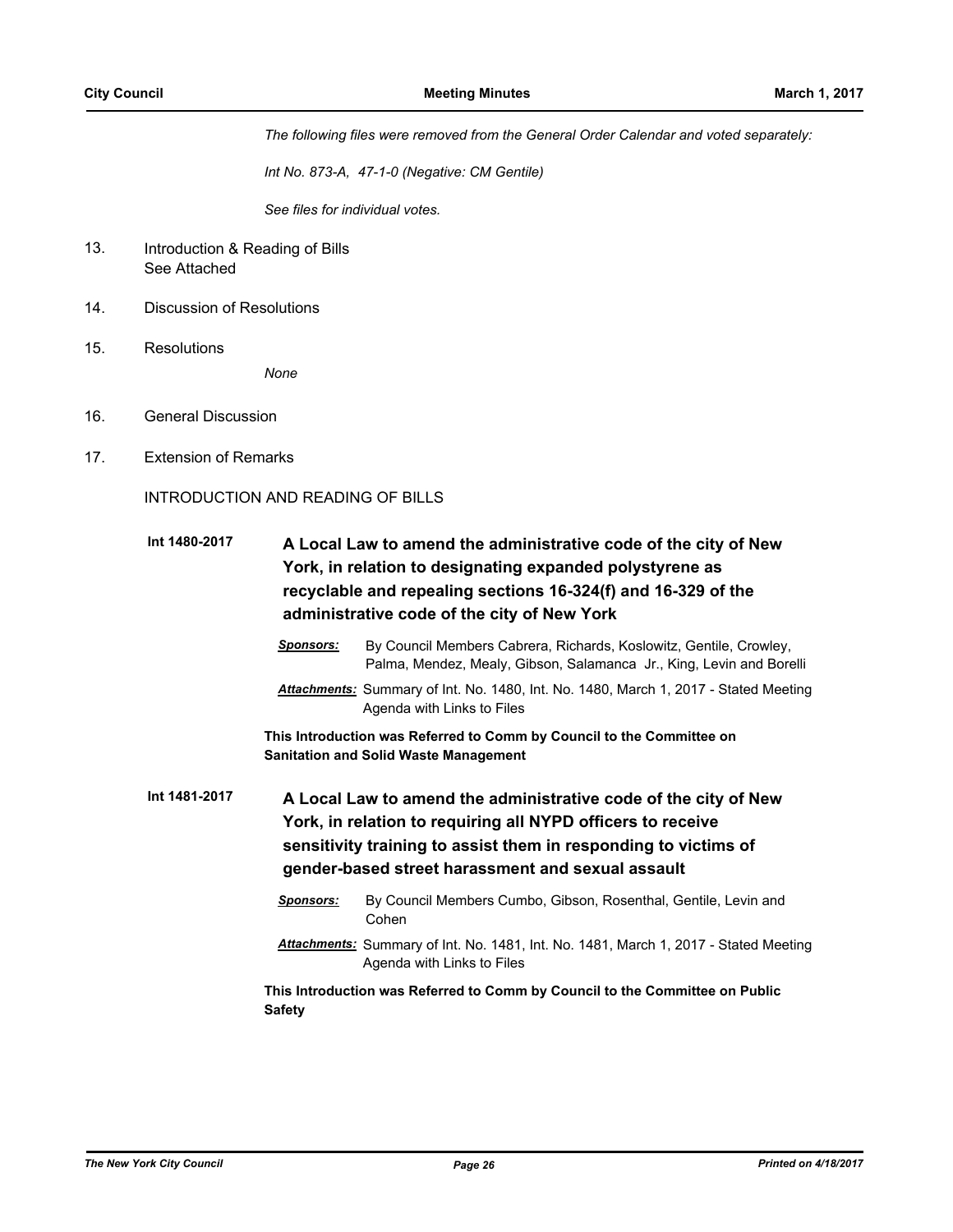| Res 1390-2017 | Resolution approving the new designation and changes in the<br>designation of certain organizations to receive funding in the<br><b>Expense Budget</b>                                                                                                                                                                                         |  |
|---------------|------------------------------------------------------------------------------------------------------------------------------------------------------------------------------------------------------------------------------------------------------------------------------------------------------------------------------------------------|--|
|               | By Council Member Ferreras-Copeland<br><u>Sponsors:</u>                                                                                                                                                                                                                                                                                        |  |
|               | Attachments: Committee Report, Complete Package, Charts for Resolution, March 1,<br>2017 - Stated Meeting Agenda with Links to Files, Hearing Transcript<br>3/1/17, Hearing Transcript - Stated Meeting 3-1-17, Minutes of the Stated<br>Meeting - March 1, 2017                                                                               |  |
|               | This Resolution was Referred to Comm by Council to the Committee on Finance                                                                                                                                                                                                                                                                    |  |
| Int 1482-2017 | A Local Law to amend the administrative code of the city of New                                                                                                                                                                                                                                                                                |  |
|               | York, in relation to creating comprehensive reporting and                                                                                                                                                                                                                                                                                      |  |
|               | oversight of NYPD surveillance technologies                                                                                                                                                                                                                                                                                                    |  |
|               | By Council Members Garodnick, Gibson, Lander, Vacca, Gentile,<br><u>Sponsors:</u><br>Koslowitz, Kallos, Dromm, Rodriguez, Rosenthal and Mendez                                                                                                                                                                                                 |  |
|               | Attachments: Summary of Int. No. 1482, Int. No. 1482, March 1, 2017 - Stated Meeting<br>Agenda with Links to Files                                                                                                                                                                                                                             |  |
|               | This Introduction was Referred to Comm by Council to the Committee on Public<br><b>Safety</b>                                                                                                                                                                                                                                                  |  |
| Int 1483-2017 | A Local Law to amend the administrative code of the city of New<br>York, in relation to requiring landlords leasing commercial space<br>to provide to the tenant a certificate of occupancy and to disclose<br>any liens, fines, or encumbrances that affect title, use or physical<br>condition of the property or the interest of the lessee |  |
|               | By Council Members Gibson, Cornegy Jr., Salamanca Jr. and Levin<br><u>Sponsors:</u>                                                                                                                                                                                                                                                            |  |
|               | Attachments: Summary of Int. No. 1483, Int. No. 1483, March 1, 2017 - Stated Meeting<br>Agenda with Links to Files                                                                                                                                                                                                                             |  |
|               | This Introduction was Referred to Comm by Council to the Committee on<br><b>Economic Development</b>                                                                                                                                                                                                                                           |  |
| Int 1484-2017 | A Local Law to amend the New York city charter, in relation to<br>requiring the map and explanatory text relating to city facilities to<br>be updated annually                                                                                                                                                                                 |  |
|               | By Council Members Greenfield, Lander, Richards, Rose, Johnson and<br><b>Sponsors:</b><br>Salamanca Jr.                                                                                                                                                                                                                                        |  |
|               | Attachments: Summary of Int. No. 1484, Int. No. 1484, March 1, 2017 - Stated Meeting<br>Agenda with Links to Files                                                                                                                                                                                                                             |  |
|               | This Introduction was Referred to Comm by Council to the Committee on Land<br>Use                                                                                                                                                                                                                                                              |  |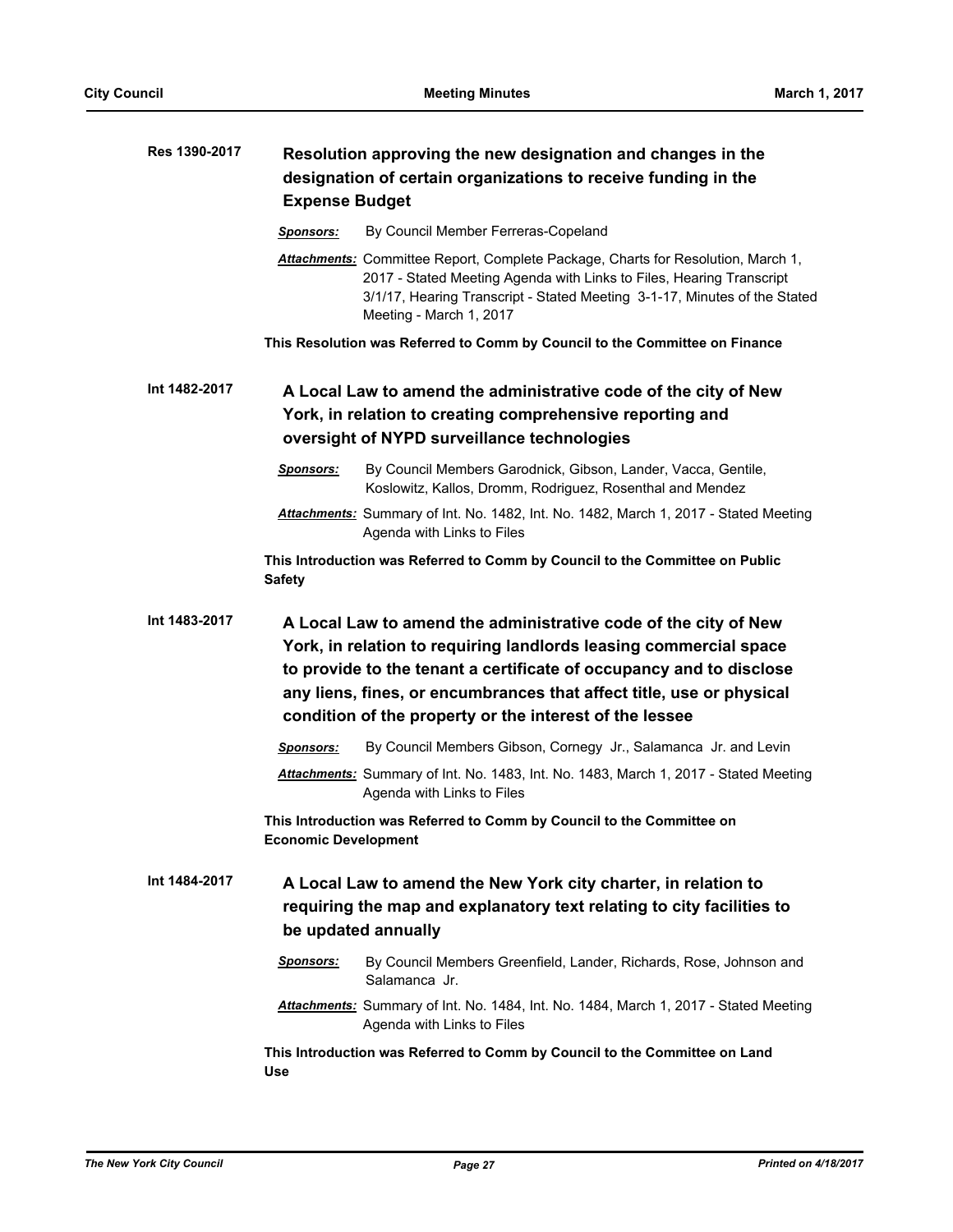| Int 1485-2017 | A Local Law to amend the New York city charter, in relation to<br>requiring a study of the city's fair share criteria every five years                                                                                                                                                                                                                                                                                            |
|---------------|-----------------------------------------------------------------------------------------------------------------------------------------------------------------------------------------------------------------------------------------------------------------------------------------------------------------------------------------------------------------------------------------------------------------------------------|
|               | By Council Members Johnson, Lander, Richards, Rose, Levin, Miller and<br><u>Sponsors:</u><br>Reynoso                                                                                                                                                                                                                                                                                                                              |
|               | Attachments: Summary of Int. No. 1485, Int. No. 1485, March 1, 2017 - Stated Meeting<br>Agenda with Links to Files                                                                                                                                                                                                                                                                                                                |
|               | This Introduction was Referred to Comm by Council to the Committee on Land<br><b>Use</b>                                                                                                                                                                                                                                                                                                                                          |
| Int 1486-2017 | A Local Law to amend the administrative code of the city of New<br>York, in relation to requiring the department of education to report<br>information on school applications, offers of admission,<br>enrollment and school seats available                                                                                                                                                                                      |
|               | By Council Members Kallos and Gentile<br><b>Sponsors:</b>                                                                                                                                                                                                                                                                                                                                                                         |
|               | Attachments: Summary of Int. No. 1486, Int. No. 1486, Committee Report 2/28/17,<br>Hearing Testimony 2/28/17, Hearing Transcript 2/28/17, Figure 1 -<br>Utilization Rate by District, Figure 2 - Identified Seats Needed by District,<br>Figure 3 - Current Enrollment and Identified Seats Needed by District,<br>Figure 4 - Funded Seats That Have Not Been Sited, March 1, 2017 - Stated<br>Meeting Agenda with Links to Files |
|               | This Introduction was Referred to Comm by Council to the Committee on<br><b>Education</b>                                                                                                                                                                                                                                                                                                                                         |
| Int 1487-2017 | A Local Law to amend the administrative code of the city of New<br>York in relation to penalties for violations of conditions and<br>restrictions on privately owned public spaces                                                                                                                                                                                                                                                |
|               | By Council Members Kallos, Greenfield and Garodnick<br><b>Sponsors:</b>                                                                                                                                                                                                                                                                                                                                                           |
|               | Attachments: Summary of Int. No. 1487, Int. No. 1487, March 1, 2017 - Stated Meeting<br>Agenda with Links to Files                                                                                                                                                                                                                                                                                                                |
|               | This Introduction was Referred to Comm by Council to the Committee on Housing<br>and Buildings                                                                                                                                                                                                                                                                                                                                    |
| Int 1488-2017 | A Local Law to amend the administrative code of the city of New<br>York and the New York city charter in relation to signage in<br>privately owned public spaces                                                                                                                                                                                                                                                                  |
|               | By Council Members Kallos, Greenfield and Garodnick<br><b>Sponsors:</b>                                                                                                                                                                                                                                                                                                                                                           |
|               | Attachments: Summary of Int. No. 1488, Int. No. 1488, March 1, 2017 - Stated Meeting<br>Agenda with Links to Files                                                                                                                                                                                                                                                                                                                |
|               | This Introduction was Referred to Comm by Council to the Committee on Land<br><b>Use</b>                                                                                                                                                                                                                                                                                                                                          |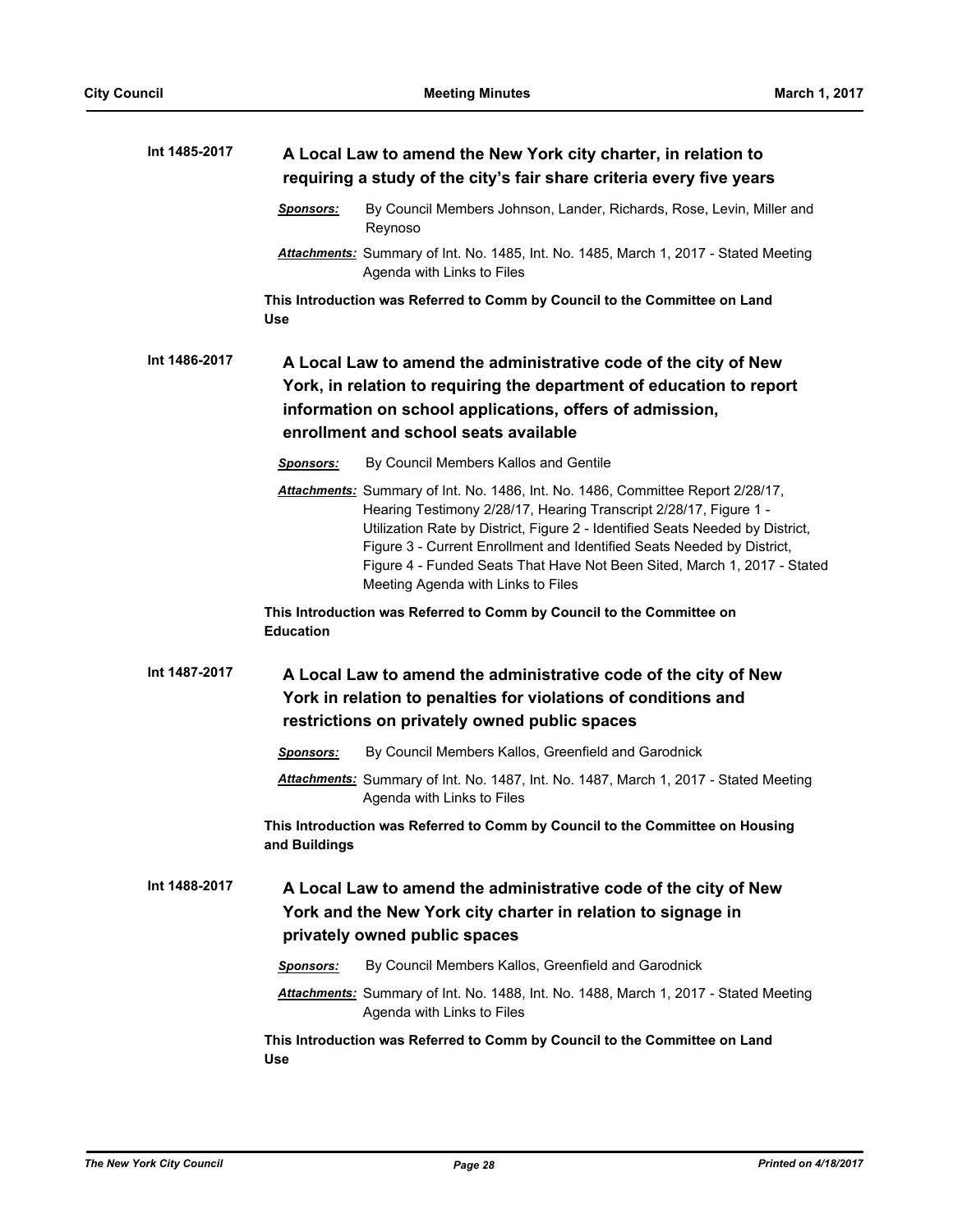| Int 1489-2017 | A Local Law to amend the administrative code of the city of New<br>York, in relation to an owner's duty to purchase and install<br>radiator covers                                                                                                          |  |  |
|---------------|-------------------------------------------------------------------------------------------------------------------------------------------------------------------------------------------------------------------------------------------------------------|--|--|
|               | By Council Members Kallos, Salamanca Jr., Gentile and Cohen (by<br>Sponsors:<br>request of the Manhattan Borough President)                                                                                                                                 |  |  |
|               | Attachments: Summary of Int. No. 1489, Int. No. 1489, March 1, 2017 - Stated Meeting<br>Agenda with Links to Files                                                                                                                                          |  |  |
|               | This Introduction was Referred to Comm by Council to the Committee on Housing<br>and Buildings                                                                                                                                                              |  |  |
| Int 1490-2017 | A Local Law to amend the New York city charter, in relation to<br>improving public information about concentrated siting of city<br>facilities                                                                                                              |  |  |
|               | By Council Members Lander, Richards, Rose, Johnson, Levin, Miller and<br><u>Sponsors:</u><br>Reynoso                                                                                                                                                        |  |  |
|               | Attachments: Summary of Int. No. 1490, Int. No. 1490, March 1, 2017 - Stated Meeting<br>Agenda with Links to Files                                                                                                                                          |  |  |
|               | This Introduction was Referred to Comm by Council to the Committee on Land<br><b>Use</b>                                                                                                                                                                    |  |  |
| Int 1491-2017 | A Local Law to amend the New York city charter, in relation to<br>reducing overconcentration of city facilities in certain community<br>districts                                                                                                           |  |  |
|               | By Council Members Lander, Rose, Johnson, Richards and Miller<br>Sponsors:                                                                                                                                                                                  |  |  |
|               | Attachments: Summary of Int. No. 1491, Int. No. 1491, March 1, 2017 - Stated Meeting<br>Agenda with Links to Files                                                                                                                                          |  |  |
|               | This Introduction was Referred to Comm by Council to the Committee on Land<br><b>Use</b>                                                                                                                                                                    |  |  |
| Res 1391-2017 | Resolution approving changes in Membership to certain<br><b>Standing Committees, Subcommittee and Chair.</b>                                                                                                                                                |  |  |
|               | By Council Member Lander<br><b>Sponsors:</b>                                                                                                                                                                                                                |  |  |
|               | <b>Attachments:</b> March 1, 2017 - Stated Meeting Agenda with Links to Files, Standing<br>Committees of the Council, Committee Report, Hearing Transcript, Hearing<br>Transcript - Stated Meeting 3-1-17, Minutes of the Stated Meeting - March<br>1, 2017 |  |  |
|               | This Resolution was Referred to Comm by Council to the Committee on Rules,<br><b>Privileges and Elections</b>                                                                                                                                               |  |  |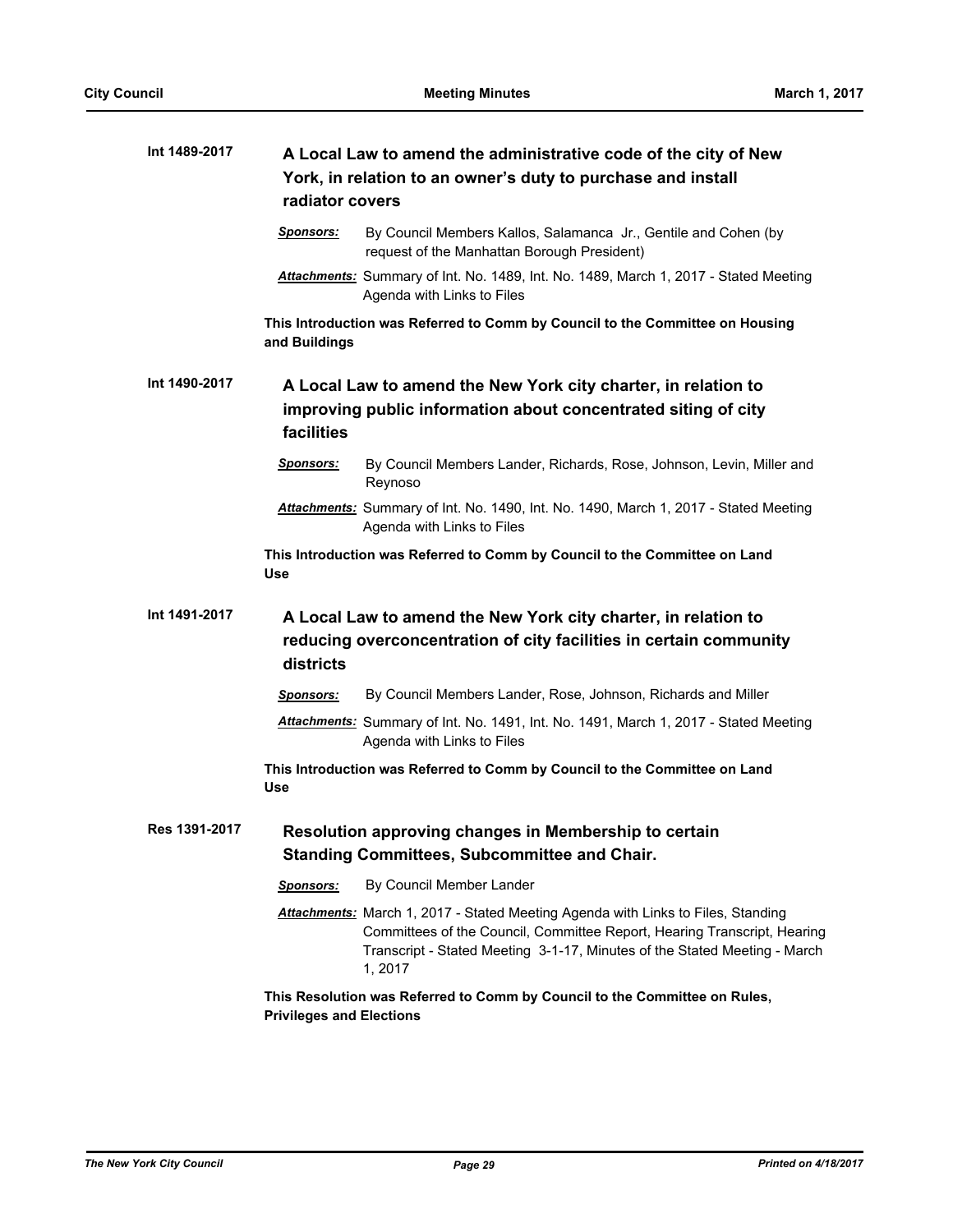| Int 1492-2017 |                                                                                                                                                                                                                                                                                                                                             | A Local Law to amend the New York city charter, in relation to<br>creating an online posting requirement for statements outlining<br>consistency or inconsistency with criteria established for the<br>siting of city facilities |  |
|---------------|---------------------------------------------------------------------------------------------------------------------------------------------------------------------------------------------------------------------------------------------------------------------------------------------------------------------------------------------|----------------------------------------------------------------------------------------------------------------------------------------------------------------------------------------------------------------------------------|--|
|               | Sponsors:                                                                                                                                                                                                                                                                                                                                   | By Council Members Levin, Lander, Richards, Rose, Johnson, Reynoso<br>and Koslowitz                                                                                                                                              |  |
|               |                                                                                                                                                                                                                                                                                                                                             | Attachments: Summary of Int. No. 1492, Int. No. 1492, March 1, 2017 - Stated Meeting<br>Agenda with Links to Files                                                                                                               |  |
|               | Use                                                                                                                                                                                                                                                                                                                                         | This Introduction was Referred to Comm by Council to the Committee on Land                                                                                                                                                       |  |
| Res 1392-2017 | Resolution calling upon the New York State Legislature to pass,<br>and the Governor to sign, legislation to create a uniform process<br>for community notification and local input on the siting of any<br>state or state-authorized facility in the city of New York and to<br>review the distribution of such facilities already in place |                                                                                                                                                                                                                                  |  |
|               | <b>Sponsors:</b>                                                                                                                                                                                                                                                                                                                            | By Council Members Miller, Rose, Lander, Richards, Levin, Johnson,<br>Reynoso and Gentile                                                                                                                                        |  |
|               |                                                                                                                                                                                                                                                                                                                                             | <b>Attachments:</b> March 1, 2017 - Stated Meeting Agenda with Links to Files                                                                                                                                                    |  |
|               |                                                                                                                                                                                                                                                                                                                                             | This Resolution was Referred to Comm by Council to the Committee on Land Use                                                                                                                                                     |  |
| Int 1493-2017 | A Local Law to amend the New York city charter, in relation to<br>improving community access to information about the siting of<br>city facilities                                                                                                                                                                                          |                                                                                                                                                                                                                                  |  |
|               | <b>Sponsors:</b>                                                                                                                                                                                                                                                                                                                            | By Council Members Reynoso, Lander, Richards, Rose, Levin, Miller and<br>Johnson                                                                                                                                                 |  |
|               |                                                                                                                                                                                                                                                                                                                                             | Attachments: Summary of Int. No. 1493, Int. No. 1493, March 1, 2017 - Stated Meeting<br>Agenda with Links to Files                                                                                                               |  |
|               | <b>Use</b>                                                                                                                                                                                                                                                                                                                                  | This Introduction was Referred to Comm by Council to the Committee on Land                                                                                                                                                       |  |
| Int 1494-2017 | needs                                                                                                                                                                                                                                                                                                                                       | A Local Law to amend the New York city charter, in relation to<br>including additional capital projects in the citywide statement of                                                                                             |  |
|               | Sponsors:                                                                                                                                                                                                                                                                                                                                   | By Council Members Richards, Lander, Rose, Levin, Johnson and<br>Reynoso                                                                                                                                                         |  |
|               |                                                                                                                                                                                                                                                                                                                                             | Attachments: Summary of Int. No. 1494, Int. No. 1494, March 1, 2017 - Stated Meeting<br>Agenda with Links to Files                                                                                                               |  |
|               | Use                                                                                                                                                                                                                                                                                                                                         | This Introduction was Referred to Comm by Council to the Committee on Land                                                                                                                                                       |  |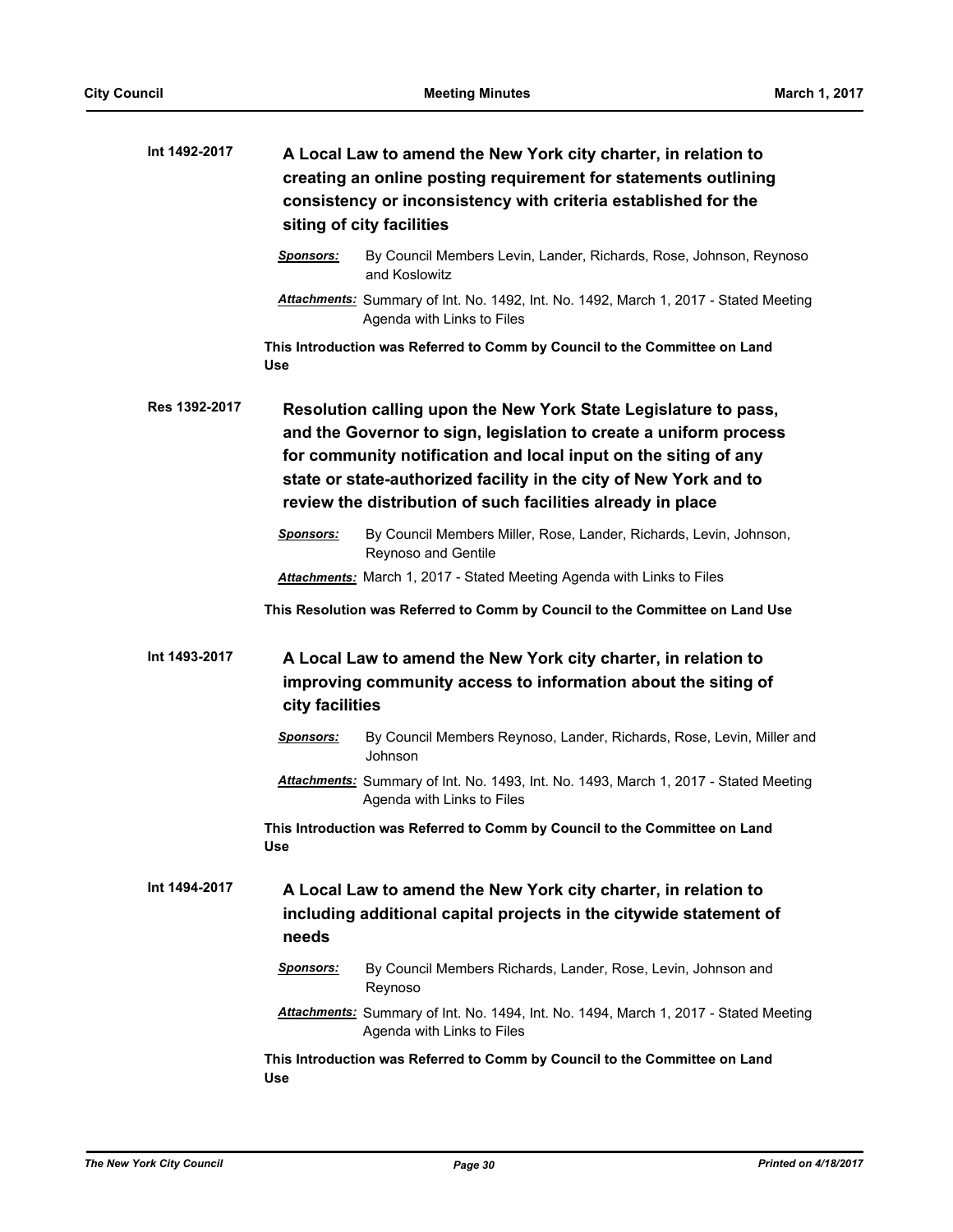| Int 1495-2017 | A Local Law to amend the New York city charter, in relation to<br>creating an interactive online mapping tool of facilities required to<br>be mapped in conjunction with the citywide statement of needs                                                                                                                             |  |
|---------------|--------------------------------------------------------------------------------------------------------------------------------------------------------------------------------------------------------------------------------------------------------------------------------------------------------------------------------------|--|
|               | By Council Members Rose, Lander, Richards, Miller and Johnson<br><b>Sponsors:</b>                                                                                                                                                                                                                                                    |  |
|               | Attachments: Summary of Int. No. 1495, Int. No. 1495, March 1, 2017 - Stated Meeting<br>Agenda with Links to Files                                                                                                                                                                                                                   |  |
|               | This Introduction was Referred to Comm by Council to the Committee on Land<br>Use                                                                                                                                                                                                                                                    |  |
| Int 1496-2017 | A Local Law to amend the New York city charter, in relation to                                                                                                                                                                                                                                                                       |  |
|               | reporting on certain domestic violence initiatives                                                                                                                                                                                                                                                                                   |  |
|               | <b>Sponsors:</b><br>By Council Members Rosenthal, Levin, Cabrera, Chin, Constantinides,<br>Cornegy Jr., Cumbo, Espinal Jr., Eugene, Greenfield, Johnson, Koo,<br>Koslowitz, Lancman, Lander, Levine, Maisel, Menchaca, Mendez, Miller,<br>Reynoso, Richards, Salamanca Jr., Vallone, Van Bramer, Palma, Cohen,<br>Gentile and Ulrich |  |
|               | Attachments: Summary of Int. No. 1496, Int. No. 1496, March 1, 2017 - Stated Meeting<br>Agenda with Links to Files                                                                                                                                                                                                                   |  |
|               | This Introduction was Referred to Comm by Council to the Committee on<br><b>Women's Issues</b>                                                                                                                                                                                                                                       |  |
| Int 1497-2017 | A Local Law to amend the administrative code of the city of New<br>York, in relation to requiring the department of education to report<br>on students in temporary housing                                                                                                                                                          |  |
|               | By Council Members Salamanca Jr., Johnson, Levin and Cohen<br><b>Sponsors:</b>                                                                                                                                                                                                                                                       |  |
|               | Attachments: Summary of Int. No. 1497, Int. No. 1497, March 1, 2017 - Stated Meeting<br>Agenda with Links to Files                                                                                                                                                                                                                   |  |
|               | This Introduction was Referred to Comm by Council to the Committee on<br><b>Education</b>                                                                                                                                                                                                                                            |  |
| Int 1498-2017 | A Local Law to amend the administrative code of the city of New<br>York, in relation to requiring an office or agency designated by<br>the mayor to provide outreach and education regarding the<br>earned income disallowance benefit to eligible public housing<br>tenants and eligible tenants of other housing programs          |  |
|               | By Council Members Torres, Salamanca Jr. and Garodnick<br>Sponsors:                                                                                                                                                                                                                                                                  |  |
|               | Attachments: Summary of Int. No. 1498-A, Summary of Int. No. 1498, Int. No. 1498 -<br>3/1/17, March 1, 2017 - Stated Meeting Agenda with Links to Files,<br>Proposed Int. No. 1498-A - 3/7/17                                                                                                                                        |  |
|               | This Introduction was Referred to Comm by Council to the Committee on Public<br><b>Housing</b>                                                                                                                                                                                                                                       |  |